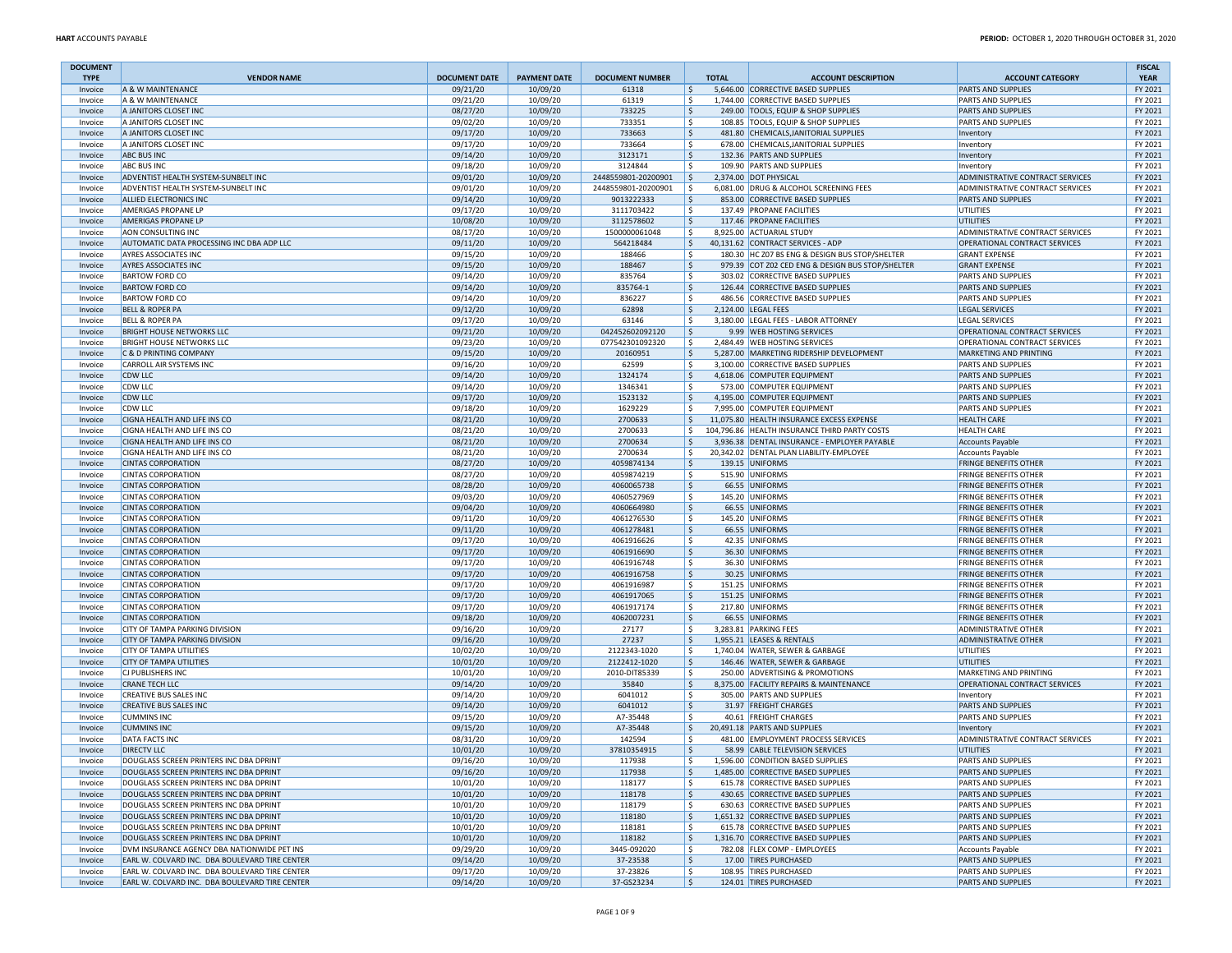| <b>DOCUMENT</b><br><b>TYPE</b> | <b>VENDOR NAME</b>                                          | <b>DOCUMENT DATE</b> | <b>PAYMENT DATE</b>  | <b>DOCUMENT NUMBER</b>           | <b>TOTAL</b>              | <b>ACCOUNT DESCRIPTION</b>                                            | <b>ACCOUNT CATEGORY</b>                                | <b>FISCAL</b><br><b>YEAR</b> |
|--------------------------------|-------------------------------------------------------------|----------------------|----------------------|----------------------------------|---------------------------|-----------------------------------------------------------------------|--------------------------------------------------------|------------------------------|
| Invoice                        | EARL W. COLVARD INC. DBA BOULEVARD TIRE CENTER              | 09/14/20             | 10/09/20             | 37-GS23789                       | -\$                       | 173.52 TIRES PURCHASED                                                | PARTS AND SUPPLIES                                     | FY 2021                      |
| Invoice                        | FEDERAL EXPRESS CORP                                        | 09/15/20             | 10/09/20             | 7-123-46173                      | \$                        | 60.56 POSTAGE                                                         | <b>MARKETING AND PRINTING</b>                          | FY 2021                      |
| Invoice                        | <b>FLEETPRIDE INC</b>                                       | 09/14/20             | 10/09/20             | 59429062                         | Ŝ.                        | 553.50 CORRECTIVE BASED SUPPLIES                                      | PARTS AND SUPPLIES                                     | FY 2021                      |
| Invoice                        | <b>FLEETPRIDE INC</b><br>FLORIDA DEPT OF FINANCIAL SERVICES | 09/16/20             | 10/09/20             | 59549640<br>19Q4S1252120141      | $\mathsf{S}$<br>\$        | 2,173.75 CONTRACT SERVICES<br>5,472.77 ASSESSMENT FEES                | OPERATIONAL CONTRACT SERVICES                          | FY 2021<br>FY 2021           |
| Invoice<br>Invoice             | FLORIDA DEPT OF TRANSPORTATION DBA SUNPASS                  | 09/30/20<br>10/01/20 | 10/09/20<br>10/09/20 | 329423 09-20                     | \$                        | 6,405.56 TOLLS ONLY                                                   | <b>INSURANCE COSTS</b><br><b>ADMINISTRATIVE OTHER</b>  | FY 2021                      |
| Invoice                        | FLORIDA GRAPHIC SERVICES INC                                | 09/15/20             | 10/09/20             | 70943                            | -\$                       | 550.00 MARKETING RIDERSHIP DEVELOPMENT                                | MARKETING AND PRINTING                                 | FY 2021                      |
| Invoice                        | <b>FRONTIER LIGHTING INC</b>                                | 09/14/20             | 10/09/20             | S2011747.001                     | $\ddot{\varsigma}$        | 8,518.85 TOOLS, EQUIP & SHOP SUPPLIES                                 | PARTS AND SUPPLIES                                     | FY 2021                      |
| Invoice                        | <b>FRONTIER LIGHTING INC</b>                                | 09/18/20             | 10/09/20             | S2013671.001                     | \$                        | 750.00 TOOLS, EQUIP & SHOP SUPPLIES                                   | PARTS AND SUPPLIES                                     | FY 2021                      |
| Invoice                        | GENUINE PARTS CO DBA NAPA AUTO                              | 08/25/20             | 10/09/20             | 0619-003010                      | S.                        | 125.58 CORRECTIVE BASED SUPPLIES                                      | <b>PARTS AND SUPPLIES</b>                              | FY 2021                      |
| Invoice                        | GENUINE PARTS CO DBA NAPA AUTO                              | 08/31/20             | 10/09/20             | 0619-003852                      | -S                        | 289.06 CORRECTIVE BASED SUPPLIES                                      | <b>PARTS AND SUPPLIES</b>                              | FY 2021                      |
| Invoice                        | GENUINE PARTS CO DBA NAPA AUTO                              | 09/02/20             | 10/09/20             | 0619-004208                      | \$                        | 690.97 CORRECTIVE BASED SUPPLIES                                      | PARTS AND SUPPLIES                                     | FY 2021                      |
| Invoice                        | GENUINE PARTS CO DBA NAPA AUTO                              | 09/04/20             | 10/09/20             | 0619-004591                      | -\$                       | 99.14 CORRECTIVE BASED SUPPLIES                                       | <b>PARTS AND SUPPLIES</b>                              | FY 2021                      |
| Invoice                        | GENUINE PARTS CO DBA NAPA AUTO                              | 09/08/20             | 10/09/20             | 0619-004978                      | \$                        | 243.53 CORRECTIVE BASED SUPPLIES                                      | <b>PARTS AND SUPPLIES</b>                              | FY 2021                      |
| Invoice                        | GENUINE PARTS CO DBA NAPA AUTO                              | 09/11/20             | 10/09/20             | 0619-005459                      | \$.                       | 12.58 CORRECTIVE BASED SUPPLIES                                       | <b>PARTS AND SUPPLIES</b>                              | FY 2021                      |
| Invoice                        | GENUINE PARTS CO DBA NAPA AUTO                              | 02/11/20             | 10/09/20             | 0619-975220 CORES                | \$                        | 1,850.00 CORRECTIVE BASED SUPPLIES                                    | PARTS AND SUPPLIES                                     | FY 2021                      |
| Invoice                        | GENUINE PARTS CO DBA NAPA AUTO                              | 09/16/20             | 10/09/20             | 2504-920134                      | -\$                       | 52.56 CORRECTIVE BASED SUPPLIES                                       | <b>PARTS AND SUPPLIES</b>                              | FY 2021                      |
| Invoice                        | <b>GILLIG LLC</b>                                           | 09/14/20             | 10/09/20             | 40731714                         | -\$                       | 1,903.45 CORRECTIVE BASED SUPPLIES                                    | <b>PARTS AND SUPPLIES</b>                              | FY 2021                      |
| Invoice                        | <b>GILLIG LLC</b>                                           | 09/14/20             | 10/09/20             | 40731715                         | \$                        | 12,022.64 PARTS AND SUPPLIES                                          | Inventory                                              | FY 2021                      |
| Invoice                        | <b>GILLIG LLC</b>                                           | 09/15/20             | 10/09/20             | 40732119                         | \$                        | 647.55 PARTS AND SUPPLIES                                             | Inventory                                              | FY 2021                      |
| Invoice                        | <b>GILLIG LLC</b><br><b>GILLIG LLC</b>                      | 09/15/20             | 10/09/20             | 40732120<br>40732121             | -\$<br>$\ddot{\varsigma}$ | 636.40 CORRECTIVE BASED SUPPLIES<br>557.90 PARTS AND SUPPLIES         | <b>PARTS AND SUPPLIES</b>                              | FY 2021<br>FY 2021           |
| Invoice                        | <b>GILLIG LLC</b>                                           | 09/15/20<br>09/16/20 | 10/09/20<br>10/09/20 | 40732636                         | \$                        | 1,317.48 PARTS AND SUPPLIES                                           | Inventory                                              | FY 2021                      |
| Invoice<br>Invoice             | <b>GILLIG LLC</b>                                           | 09/17/20             | 10/09/20             | 40733144                         | \$                        | 458.20 PARTS AND SUPPLIES                                             | Inventory<br>Inventory                                 | FY 2021                      |
| Invoice                        | GOODYEAR TIRE & RUBBER CO                                   | 09/16/20             | 10/09/20             | 9790320845                       | \$.                       | 49.10 TIRES LEASED - BUS FL-5307P-2020 POP                            | <b>PARTS AND SUPPLIES</b>                              | FY 2021                      |
| Invoice                        | <b>GRAINGER</b>                                             | 09/14/20             | 10/09/20             | 9651241029                       | \$                        | 59.20 CORRECTIVE BASED SUPPLIES                                       | PARTS AND SUPPLIES                                     | FY 2021                      |
| Invoice                        | GRAINGER                                                    | 09/14/20             | 10/09/20             | 9651570443                       | Ŝ.                        | 1,970.34 CORRECTIVE BASED SUPPLIES                                    | PARTS AND SUPPLIES                                     | FY 2021                      |
| Invoice                        | <b>GRAINGER</b>                                             | 09/14/20             | 10/09/20             | 9651887540                       | \$                        | 586.56 CORRECTIVE BASED SUPPLIES                                      | <b>PARTS AND SUPPLIES</b>                              | FY 2021                      |
| Invoice                        | GRAINGER                                                    | 09/14/20             | 10/09/20             | 9651887557                       | -\$                       | 2,792.00 CORRECTIVE BASED SUPPLIES                                    | <b>PARTS AND SUPPLIES</b>                              | FY 2021                      |
| Invoice                        | <b>GRAINGER</b>                                             | 09/14/20             | 10/09/20             | 9651896822                       | \$                        | 146.52 TOOLS, EQUIP & SHOP SUPPLIES                                   | PARTS AND SUPPLIES                                     | FY 2021                      |
| Invoice                        | GRAINGER                                                    | 09/15/20             | 10/09/20             | 9653609462                       | \$.                       | 1,484.00 CORRECTIVE BASED SUPPLIES                                    | <b>PARTS AND SUPPLIES</b>                              | FY 2021                      |
| Invoice                        | <b>GRAINGER</b>                                             | 09/17/20             | 10/09/20             | 9656075224                       | -\$                       | 1,673.29 CORRECTIVE BASED SUPPLIES                                    | <b>PARTS AND SUPPLIES</b>                              | FY 2021                      |
| Invoice                        | <b>GRAYROBINSON PA</b>                                      | 10/07/20             | 10/09/20             | REFUND 09/16/20                  | \$.                       | 501.00 ACCOUNTS PAYABLE - MANUAL ACCRUALS                             | <b>Accounts Payable</b>                                | FY 2021                      |
| Invoice                        | <b>GUIDESOFT INC DBA KNOWLEDGE SERVICES</b>                 | 09/15/20             | 10/09/20             | 1337729                          | \$                        | 657.60 SALARIES                                                       | <b>SALARIES</b>                                        | FY 2021                      |
| Invoice                        | HEAVY DUTY LIFT & EQUIPMENT INC                             | 08/26/20             | 10/09/20             | 2030104                          | \$                        | 946.62 TOOLS, EQUIP & SHOP SUPPLIES                                   | <b>PARTS AND SUPPLIES</b>                              | FY 2021                      |
| Invoice                        | HILLSBOROUGH COUNTY PROPERTY APPRAISER                      | 10/08/20             | 10/09/20             | FY21 1ST QTR                     | \$                        | 88,642.00 PROPERTY APPRAISER FEES                                     | <b>ADMINISTRATIVE OTHER</b>                            | FY 2021                      |
| Invoice                        | HILLSBOROUGH TRANSIT AUTHORITY PETTY CASH                   | 09/30/20             | 10/09/20             | MAINT 09/30/20<br>MAINT 09/30/20 | \$                        | 10.00 CORRECTIVE BASED SUPPLIES                                       | PARTS AND SUPPLIES                                     | FY 2021                      |
| Invoice                        | HILLSBOROUGH TRANSIT AUTHORITY PETTY CASH                   | 09/30/20<br>09/30/20 | 10/09/20             |                                  | \$<br>-\$                 | 8.38 TOOLS, EQUIP & SHOP SUPPLIES                                     | <b>PARTS AND SUPPLIES</b>                              | FY 2021<br>FY 2021           |
| Invoice<br>Invoice             | HILLSBOROUGH TRANSIT AUTHORITY PETTY CASH<br>HOME DEPOT     | 09/24/20             | 10/09/20<br>10/09/20 | OPS 09/30/20<br>0973914          | $\ddot{\varsigma}$        | 6.50 SUPPLIES/OFFICE/ART/JANITORIAL<br>7.90 CORRECTIVE BASED SUPPLIES | <b>PARTS AND SUPPLIES</b><br><b>PARTS AND SUPPLIES</b> | FY 2021                      |
| Invoice                        | HOME DEPOT                                                  | 09/24/20             | 10/09/20             | 0973922                          | \$.                       | 459.22 FACILITY REPAIRS & MAINTENANCE                                 | OPERATIONAL CONTRACT SERVICES                          | FY 2021                      |
| Invoice                        | HOME DEPOT                                                  | 09/29/20             | 10/09/20             | 5974246                          | \$                        | 48.71 FACILITY REPAIRS & MAINTENANCE                                  | OPERATIONAL CONTRACT SERVICES                          | FY 2021                      |
| Invoice                        | HOME DEPOT                                                  | 09/29/20             | 10/09/20             | 5974260                          | -\$                       | 14.97 CORRECTIVE BASED SUPPLIES                                       | <b>PARTS AND SUPPLIES</b>                              | FY 2021                      |
| Invoice                        | HOME DEPOT                                                  | 09/27/20             | 10/09/20             | 7181476                          | $\ddot{\varsigma}$        | 56.86 CORRECTIVE BASED SUPPLIES                                       | PARTS AND SUPPLIES                                     | FY 2021                      |
| Invoice                        | <b>HOME DEPOT</b>                                           | 09/17/20             | 10/09/20             | 7970503                          | -\$                       | 225.17 CORRECTIVE BASED SUPPLIES                                      | <b>PARTS AND SUPPLIES</b>                              | FY 2021                      |
| Invoice                        | HOME DEPOT                                                  | 09/16/20             | 10/09/20             | 8364447                          | -\$                       | 348.48 CORRECTIVE BASED SUPPLIES                                      | <b>PARTS AND SUPPLIES</b>                              | FY 2021                      |
| Invoice                        | HOME DEPOT                                                  | 09/16/20             | 10/09/20             | 8973305                          | \$.                       | 361.42 CORRECTIVE BASED SUPPLIES                                      | PARTS AND SUPPLIES                                     | FY 2021                      |
| Invoice                        | HOME DEPOT                                                  | 09/25/20             | 10/09/20             | 9362884                          | \$                        | 109.39 FACILITY REPAIRS & MAINTENANCE                                 | OPERATIONAL CONTRACT SERVICES                          | FY 2021                      |
| Invoice                        | HUMANA INSURANCE CO                                         | 08/16/20             | 10/09/20             | 614318063                        | S.                        | 3,425.86 SUPPLEMENTAL VISION PLAN                                     | <b>Accounts Payable</b>                                | FY 2021                      |
| Invoice                        | <b>INFRASTRATEGIES LLC</b>                                  | 09/10/20             | 10/09/20             | $3 - 156$                        | \$.                       | 10,950.00 CONSULTANT FEES                                             | ADMINISTRATIVE CONTRACT SERVICES                       | FY 2021                      |
| Invoice                        | INTERPRETERS UNLIMITED INC                                  | 08/12/20             | 10/09/20             | 2020M7-11723                     | -\$                       | 35.20 PROFESSIONAL SERVICE FEES                                       | ADMINISTRATIVE CONTRACT SERVICES                       | FY 2021                      |
| Invoice                        | JANEK CORPORATION, THE                                      | 09/16/20             | 10/09/20             | 109251                           | $\ddot{\varsigma}$        | 1,290.00 PARTS AND SUPPLIES                                           | Inventory                                              | FY 2021                      |
| Invoice                        | KENWORTH OF CENTRAL FLORIDA INC<br>KIRKS AUTOMOTIVE INC     | 09/18/20<br>02/27/20 | 10/09/20<br>10/09/20 | 03P106117<br>1036984 CORES       | Ŝ.<br>\$                  | 33.54 CORRECTIVE BASED SUPPLIES<br>120.00 CORRECTIVE BASED SUPPLIES   | <b>PARTS AND SUPPLIES</b><br><b>PARTS AND SUPPLIES</b> | FY 2021<br>FY 2021           |
| Invoice<br>Invoice             | KIRKS AUTOMOTIVE INC                                        | 09/14/20             | 10/09/20             | 1042408                          | \$.                       | 60.00 PARTS AND SUPPLIES                                              | Inventory                                              | FY 2021                      |
| Invoice                        | LEGAL CLUB OF AMERICA CORPORATION                           | 08/28/20             | 10/09/20             | 300519                           | -\$                       | 812.00 PRE-PAID LEGAL - EMPLOYEES                                     | Accounts Payable                                       | FY 2021                      |
| Invoice                        | MIDWEST BUS CORPORATION                                     | 09/15/20             | 10/09/20             | 49978                            | -\$                       | 10,182.36 PARTS AND SUPPLIES                                          | Inventory                                              | FY 2021                      |
| Invoice                        | MILLENNIUM AUTOMOTIVE EQUIPMENT INC                         | 09/11/20             | 10/09/20             | FL106497                         | $\ddot{\varsigma}$        | 1,442.80 CORRECTIVE BASED SUPPLIES                                    | <b>PARTS AND SUPPLIES</b>                              | FY 2021                      |
| Invoice                        | MILLENNIUM AUTOMOTIVE EQUIPMENT INC                         | 09/11/20             | 10/09/20             | FL526058                         | \$.                       | 295.00 CORRECTIVE BASED SUPPLIES                                      | <b>PARTS AND SUPPLIES</b>                              | FY 2021                      |
| Invoice                        | MOHAWK MANUFACTURING & SUPPLY CO                            | 09/15/20             | 10/09/20             | U061058                          | -Ś                        | 175.96 PARTS AND SUPPLIES                                             | Inventory                                              | FY 2021                      |
| Invoice                        | MOHAWK MANUFACTURING & SUPPLY CO                            | 09/15/20             | 10/09/20             | U061059                          | -S                        | 135.00 PARTS AND SUPPLIES                                             | Inventory                                              | FY 2021                      |
| Invoice                        | MOHAWK MANUFACTURING & SUPPLY CO                            | 09/17/20             | 10/09/20             | U061143                          | $\ddot{ }$                | 52.60 PARTS AND SUPPLIES                                              | Inventory                                              | FY 2021                      |
| Invoice                        | MOHAWK MANUFACTURING & SUPPLY CO                            | 09/17/20             | 10/09/20             | U061144                          | \$                        | 181.50 PARTS AND SUPPLIES                                             | Inventory                                              | FY 2021                      |
| Invoice                        | MOHAWK MANUFACTURING & SUPPLY CO                            | 09/18/20             | 10/09/20             | U061190                          | \$                        | 840.00 PARTS AND SUPPLIES                                             | Inventory                                              | FY 2021                      |
| Invoice                        | MSC INDUSTRIAL SUPPLY CO                                    | 09/14/20             | 10/09/20             | 4038951001                       | \$                        | 255.50 CORRECTIVE BASED SUPPLIES                                      | PARTS AND SUPPLIES                                     | FY 2021                      |
| Invoice                        | MSC INDUSTRIAL SUPPLY CO                                    | 09/15/20             | 10/09/20             | 4082728001                       | $\ddot{\varsigma}$        | 10.43 CORRECTIVE BASED SUPPLIES                                       | <b>PARTS AND SUPPLIES</b>                              | FY 2021                      |
| Invoice                        | MSC INDUSTRIAL SUPPLY CO                                    | 09/15/20             | 10/09/20             | 4095705002                       | \$.                       | 38.20 CORRECTIVE BASED SUPPLIES                                       | <b>PARTS AND SUPPLIES</b>                              | FY 2021                      |
| Invoice                        | MSC INDUSTRIAL SUPPLY CO                                    | 09/15/20             | 10/09/20             | 4097962001                       | \$                        | 277.08 CORRECTIVE BASED SUPPLIES                                      | PARTS AND SUPPLIES                                     | FY 2021                      |
| Invoice                        | MSC INDUSTRIAL SUPPLY CO                                    | 09/15/20             | 10/09/20             | 4104529001                       | \$                        | 1,310.94 CORRECTIVE BASED SUPPLIES                                    | PARTS AND SUPPLIES                                     | FY 2021                      |
| Invoice                        | MSC INDUSTRIAL SUPPLY CO                                    | 09/18/20<br>09/18/20 | 10/09/20<br>10/09/20 | 4110531001                       | \$<br>-\$                 | 96.98 CORRECTIVE BASED SUPPLIES                                       | <b>PARTS AND SUPPLIES</b>                              | FY 2021<br>FY 2021           |
| Invoice<br>Invoice             | MSC INDUSTRIAL SUPPLY CO<br>MSC INDUSTRIAL SUPPLY CO        | 09/14/20             | 10/09/20             | 4112021001<br>87623802           | \$                        | 456.48 CORRECTIVE BASED SUPPLIES<br>288.00 CORRECTIVE BASED SUPPLIES  | <b>PARTS AND SUPPLIES</b><br>PARTS AND SUPPLIES        | FY 2021                      |
| Invoice                        | OQUENDO, FELIX                                              | 10/07/20             | 10/09/20             | 09/11/20-CDL                     | \$                        | 75.00 LICENSES & PERMITS                                              | <b>TAXES AND FEES</b>                                  | FY 2021                      |
|                                |                                                             |                      |                      |                                  |                           |                                                                       |                                                        |                              |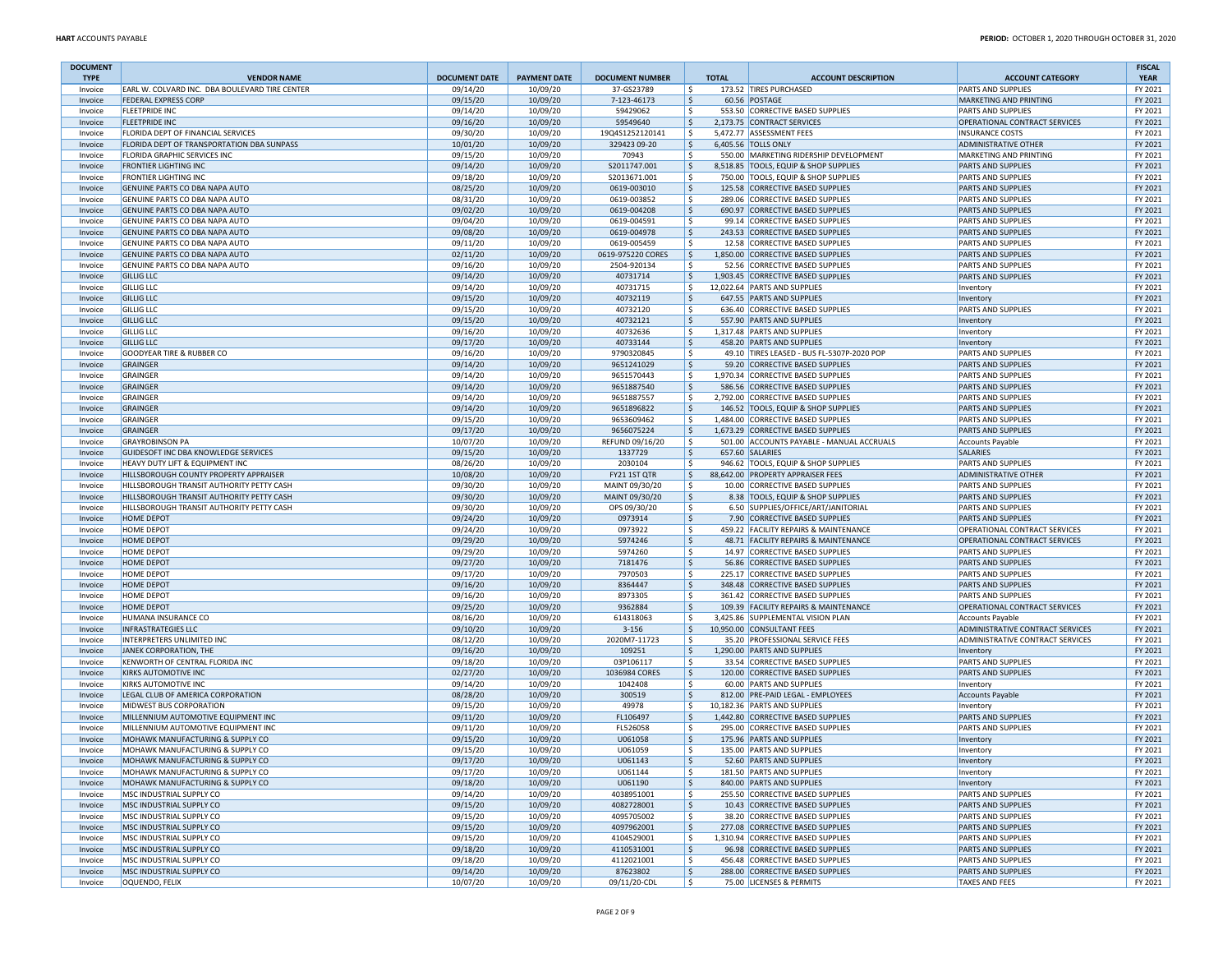| <b>DOCUMENT</b>        |                                                                                                                | <b>DOCUMENT DATE</b> | <b>PAYMENT DATE</b>  | <b>DOCUMENT NUMBER</b>                 |                        |                                                                                                |                                                                | <b>FISCAL</b><br><b>YEAR</b> |
|------------------------|----------------------------------------------------------------------------------------------------------------|----------------------|----------------------|----------------------------------------|------------------------|------------------------------------------------------------------------------------------------|----------------------------------------------------------------|------------------------------|
| <b>TYPE</b><br>Invoice | <b>VENDOR NAME</b><br>P&A ADMINISTRATIVE SERVICES INC                                                          | 10/01/20             | 10/09/20             | 2855330                                | <b>TOTAL</b><br>\$     | <b>ACCOUNT DESCRIPTION</b><br>180.00 HEALTH INSURANCE EXCESS EXPENSE                           | <b>ACCOUNT CATEGORY</b><br><b>HEALTH CARE</b>                  | FY 2021                      |
| Invoice                | PALMDALE OIL COMPANY                                                                                           | 09/15/20             | 10/09/20             | 1408505                                | \$.                    | 594.00 DIESEL EXHAUST FLUID                                                                    | <b>FUEL AND OIL</b>                                            | FY 2021                      |
| Invoice                | PALMDALE OIL COMPANY                                                                                           | 09/15/20             | 10/09/20             | 1409765                                | $\zeta$                | 635.53 DIESEL & GAS EXCISE TAX                                                                 | <b>TAXES AND FEES</b>                                          | FY 2021                      |
| Invoice                | PALMDALE OIL COMPANY                                                                                           | 09/15/20             | 10/09/20             | 1409765                                | -\$                    | 285.76 GASOLINE                                                                                | <b>FUEL AND OIL</b>                                            | FY 2021                      |
| Invoice                | PALMDALE OIL COMPANY                                                                                           | 09/15/20             | 10/09/20             | 1409765                                | $\zeta$                | 2,095.57 GASOLINE                                                                              | <b>FUEL AND OIL</b>                                            | FY 2021                      |
| Invoice                | PALMDALE OIL COMPANY                                                                                           | 09/18/20             | 10/09/20             | 1412201                                | \$.                    | 606.75 DIESEL & GAS EXCISE TAX                                                                 | <b>TAXES AND FEES</b>                                          | FY 2021                      |
| Invoice                | PALMDALE OIL COMPANY                                                                                           | 09/18/20             | 10/09/20             | 1412201                                | \$                     | 293.00 GASOLINE                                                                                | <b>FUEL AND OIL</b>                                            | FY 2021                      |
| Invoice                | PALMDALE OIL COMPANY                                                                                           | 09/18/20             | 10/09/20             | 1412201                                | \$                     | 2,148.68 GASOLINE                                                                              | <b>FUEL AND OIL</b>                                            | FY 2021                      |
| Invoice<br>Invoice     | PEOPLES GAS COMPANY<br>PEOPLES GAS COMPANY                                                                     | 10/01/20             | 10/09/20             | 211012154079-1020<br>211012154079-1020 | l\$<br>S.              | 17,453.54 COMPRESSED NATURAL GAS<br>1,576.26 COMPRESSED NATURAL GAS - FRANCHISE FEE            | <b>FUEL AND OIL</b><br><b>TAXES AND FEES</b>                   | FY 2021<br>FY 2021           |
| Invoice                | PETROLEUM TRADERS CORPORATION                                                                                  | 10/01/20<br>09/14/20 | 10/09/20<br>10/09/20 | 1577358                                | \$.<br>9,545.07 DIESEL |                                                                                                | <b>FUEL AND OIL</b>                                            | FY 2021                      |
| Invoice                | PETROLEUM TRADERS CORPORATION                                                                                  | 09/14/20             | 10/09/20             | 1577358                                | -\$                    | 2,654.64 DIESEL & GAS EXCISE TAX                                                               | <b>TAXES AND FEES</b>                                          | FY 2021                      |
| Invoice                | PETROLEUM TRADERS CORPORATION                                                                                  | 09/16/20             | 10/09/20             | 1577359                                | \$<br>9,450.39 DIESEL  |                                                                                                | <b>FUEL AND OIL</b>                                            | FY 2021                      |
| Invoice                | PETROLEUM TRADERS CORPORATION                                                                                  | 09/16/20             | 10/09/20             | 1577359                                | \$                     | 2,628.31 DIESEL & GAS EXCISE TAX                                                               | TAXES AND FEES                                                 | FY 2021                      |
| Invoice                | PINELLAS SUNCOAST TRANSIT AUTHORITY                                                                            | 09/30/20             | 10/09/20             | 32240                                  | \$                     | 382.50 INTER/COUNTY PASSPORT                                                                   | Pass Revenue                                                   | FY 2021                      |
| Invoice                | PIPER FIRE PROTECTION INC                                                                                      | 09/15/20             | 10/09/20             | 71929                                  | \$.                    | 450.00 TOOLS, EQUIP & SHOP SUPPLIES                                                            | <b>PARTS AND SUPPLIES</b>                                      | FY 2021                      |
| Invoice                | POSEY DISTRIBUTING CO INC                                                                                      | 09/17/20             | 10/09/20             | PDC2-261174                            | \$                     | 766.40 MACHINE/EQUIP MAINTENANCE                                                               | OPERATIONAL CONTRACT SERVICES                                  | FY 2021                      |
| Invoice                | QUINCY COMPRESSOR LLC                                                                                          | 09/16/20             | 10/09/20             | 406684                                 | \$                     | 840.00 CORRECTIVE BASED SUPPLIES                                                               | <b>PARTS AND SUPPLIES</b>                                      | FY 2021                      |
| Invoice                | REPUBLIC SERVICES INC                                                                                          | 09/15/20             | 10/09/20             | 0696-000900081                         | $\zeta$                | 1,397.79 WATER, SEWER & GARBAGE                                                                | <b>UTILITIES</b>                                               | FY 2021                      |
| Invoice<br>Invoice     | REPUBLIC SERVICES INC<br><b>REPUBLIC SERVICES INC</b>                                                          | 09/17/20<br>09/17/20 | 10/09/20<br>10/09/20 | 0696-000902954<br>0696-000902955       | \$<br>$\zeta$          | 212.47 WATER, SEWER & GARBAGE<br>212.47 WATER, SEWER & GARBAGE                                 | UTILITIES<br><b>UTILITIES</b>                                  | FY 2021<br>FY 2021           |
| Invoice                | REPUBLIC SERVICES INC                                                                                          | 09/17/20             | 10/09/20             | 0696-000902956                         | -\$                    | 212.47 WATER, SEWER & GARBAGE                                                                  | UTILITIES                                                      | FY 2021                      |
| Invoice                | <b>RUSH TRUCK CENTER</b>                                                                                       | 09/17/20             | 10/09/20             | 3020747811                             | $\zeta$                | 520.56 PARTS AND SUPPLIES                                                                      | Inventory                                                      | FY 2021                      |
| Invoice                | SEABOARD DISTRIBUTION INC                                                                                      | 09/15/20             | 10/09/20             | 246315                                 | \$                     | 1,861.08 ANTI FREEZE/COOLANT                                                                   | <b>FUEL AND OIL</b>                                            | FY 2021                      |
| Invoice                | <b>SKYBASE COMMUNICATIONS LLC</b>                                                                              | 09/15/20             | 10/09/20             | 31874                                  | l\$                    | 1,610.00 CELL PHONES                                                                           | <b>UTILITIES</b>                                               | FY 2021                      |
| Invoice                | <b>STATE OF FLORIDA</b>                                                                                        | 09/15/20             | 10/09/20             | 2L-5024                                | -\$                    | 101.88 TELEPHONE                                                                               | <b>UTILITIES</b>                                               | FY 2021                      |
| Invoice                | <b>STEPPS TOWING SERVICE INC</b>                                                                               | 09/15/20             | 10/09/20             | HH336469                               | $\zeta$                | 250.00 TOWING CHARGES                                                                          | OPERATIONAL CONTRACT SERVICES                                  | FY 2021                      |
| Invoice                | STEPPS TOWING SERVICE INC                                                                                      | 09/18/20             | 10/09/20             | HH336661                               | \$.                    | 250.00 TOWING CHARGES                                                                          | <b>OPERATIONAL CONTRACT SERVICES</b>                           | FY 2021                      |
| Invoice                | <b>STEPPS TOWING SERVICE INC</b>                                                                               | 09/18/20             | 10/09/20             | HH337064                               | \$                     | 250.00 TOWING CHARGES                                                                          | OPERATIONAL CONTRACT SERVICES                                  | FY 2021                      |
| Invoice                | STEPPS TOWING SERVICE INC                                                                                      | 09/18/20             | 10/09/20             | HH337671                               | \$                     | 250.00 TOWING CHARGES                                                                          | OPERATIONAL CONTRACT SERVICES                                  | FY 2021                      |
| Invoice                | <b>STEPPS TOWING SERVICE INC</b>                                                                               | 09/15/20             | 10/09/20             | TW335534                               | \$                     | 312.50 TOWING CHARGES                                                                          | OPERATIONAL CONTRACT SERVICES                                  | FY 2021                      |
| Invoice                | <b>STEPPS TOWING SERVICE INC</b>                                                                               | 09/18/20             | 10/09/20             | TW337304                               | s.                     | 250.00 TOWING CHARGES                                                                          | <b>OPERATIONAL CONTRACT SERVICES</b>                           | FY 2021                      |
| Invoice                | <b>STINGRAY CHEVROLET LLC</b>                                                                                  | 06/30/20             | 10/09/20             | 61671                                  | $\zeta$                | 337.40 CORRECTIVE REPAIR SERVICES                                                              | OPERATIONAL CONTRACT SERVICES                                  | FY 2021                      |
| Invoice                | <b>SUN STATE INTERNATIONAL TRUCKS LLC</b>                                                                      | 09/16/20             | 10/09/20             | X10044258901                           | \$                     | 8,162.31 PARTS AND SUPPLIES                                                                    | Inventory                                                      | FY 2021                      |
| Invoice<br>Invoice     | TAMPA BAY CONVENTION & VISITORS BUREAU INC DBA VISIT TAMPA BAY<br>TAMPA ELECTRIC COMPANY                       | 10/06/20<br>09/22/20 | 10/09/20<br>10/09/20 | 65637<br>211012155118-0920             | $\zeta$<br>S.          | 75.00 MARKETING COMMUNITY PARTNERSHIP<br>11.39 ELECTRICITY                                     | MARKETING AND PRINTING<br>UTILITIES                            | FY 2021<br>FY 2021           |
| Invoice                | <b>TAMPA ELECTRIC COMPANY</b>                                                                                  | 09/25/20             | 10/09/20             | 211012155373-0920                      | \$                     | 236.65 ELECTRICITY                                                                             | <b>UTILITIES</b>                                               | FY 2021                      |
| Invoice                | TAMPA ELECTRIC COMPANY                                                                                         | 09/25/20             | 10/09/20             | 211012155613-0920                      | \$                     | 190.44 ELECTRICITY                                                                             | UTILITIES                                                      | FY 2021                      |
| Invoice                | <b>TAMPA ELECTRIC COMPANY</b>                                                                                  | 09/25/20             | 10/09/20             | 211012155811-0920                      | S.                     | 413.07 ELECTRICITY                                                                             | <b>UTILITIES</b>                                               | FY 2021                      |
| Invoice                | TAMPA ELECTRIC COMPANY                                                                                         | 09/28/20             | 10/09/20             | 211012156033-0920                      | -\$                    | 27.11 ELECTRICITY                                                                              | UTILITIES                                                      | FY 2021                      |
| Invoice                | <b>TAMPA ELECTRIC COMPANY</b>                                                                                  | 09/28/20             | 10/09/20             | 211012156322-0920                      | $\zeta$                | 536.85 ELECTRICITY                                                                             | UTILITIES                                                      | FY 2021                      |
| Invoice                | TAMPA ELECTRIC COMPANY                                                                                         | 09/29/20             | 10/09/20             | 211012156538-0920                      | \$.                    | 19.73 ELECTRICITY                                                                              | <b>UTILITIES</b>                                               | FY 2021                      |
| Invoice                | <b>TAMPA ELECTRIC COMPANY</b>                                                                                  | 10/01/20             | 10/09/20             | 211000476575-1020                      | $\mathsf{S}$           | 19.73 ELECTRICITY                                                                              | UTILITIES                                                      | FY 2021                      |
| Invoice                | TAMPA ELECTRIC COMPANY                                                                                         | 10/02/20             | 10/09/20             | 211001823031-1020                      | s.                     | 1,787.20 ELECTRICITY                                                                           | <b>UTILITIES</b>                                               | FY 2021                      |
| Invoice                | TAMPA ELECTRIC COMPANY                                                                                         | 10/01/20             | 10/09/20             | 211012083310-1020                      | l\$                    | 34.17 ELECTRICITY                                                                              | <b>UTILITIES</b>                                               | FY 2021                      |
| Invoice                | <b>TAMPA ELECTRIC COMPANY</b>                                                                                  | 10/01/20             | 10/09/20             | 211012083575-1020                      | l \$                   | 19.73 ELECTRICITY                                                                              | <b>UTILITIES</b>                                               | FY 2021                      |
| Invoice                | TERMINIX INTERNATIONAL LP                                                                                      | 06/30/20             | 10/09/20             | 398106078                              | $\zeta$                | 1,161.12 CONTRACT SERVICES                                                                     | OPERATIONAL CONTRACT SERVICES                                  | FY 2021                      |
| Invoice                | TIMES PUBLISHING COMPANY DBA TAMPA BAY TIMES<br>TIMES PUBLISHING COMPANY DBA TAMPA BAY TIMES                   | 09/23/20<br>09/23/20 | 10/09/20<br>10/09/20 | 0000102535<br>0000102537               | \$<br>$\zeta$          | 2,114.50 ADVERTISING - LEGAL<br>2,114.50 ADVERTISING - LEGAL                                   | MARKETING AND PRINTING<br>MARKETING AND PRINTING               | FY 2021<br>FY 2021           |
| Invoice<br>Invoice     | TRILLIUM TRANSPORTATION FUELS LLC                                                                              | 09/16/20             | 10/09/20             | 201012626                              | -\$                    | 14,319.14 FACILITY REPAIRS & MAINTENANCE                                                       | OPERATIONAL CONTRACT SERVICES                                  | FY 2021                      |
| Invoice                | TRILLIUM TRANSPORTATION FUELS LLC                                                                              | 09/16/20             | 10/09/20             | 201012627                              | $\zeta$                | 12,574.57 FACILITY REPAIRS & MAINTENANCE                                                       | OPERATIONAL CONTRACT SERVICES                                  | FY 2021                      |
| Invoice                | <b>ULINE INC</b>                                                                                               | 09/17/20             | 10/09/20             | 124419372                              | \$                     | 723.18 TOOLS, EQUIP & SHOP SUPPLIES                                                            | <b>PARTS AND SUPPLIES</b>                                      | FY 2021                      |
| Invoice                | UNIFIRST CORPORATION                                                                                           | 09/14/20             | 10/09/20             | 914 2729005                            | \$                     | 88.25 FACILITY REPAIRS & MAINTENANCE                                                           | OPERATIONAL CONTRACT SERVICES                                  | FY 2021                      |
| Invoice                | UNIFIRST CORPORATION                                                                                           | 09/15/20             | 10/09/20             | 914 2729665                            | -\$                    | 22.50 FACILITY REPAIRS & MAINTENANCE                                                           | OPERATIONAL CONTRACT SERVICES                                  | FY 2021                      |
| Invoice                | UNIFIRST CORPORATION                                                                                           | 09/16/20             | 10/09/20             | 914 2730356                            | $\zeta$                | 89.30 FACILITY REPAIRS & MAINTENANCE                                                           | OPERATIONAL CONTRACT SERVICES                                  | FY 2021                      |
| Invoice                | UNITED PARCEL SERVICE                                                                                          | 09/21/20             | 10/09/20             | 540991780                              | \$                     | 734.66 CORRECTIVE BASED SUPPLIES                                                               | PARTS AND SUPPLIES                                             | FY 2021                      |
| Invoice                | UNITED WAY OF TAMPA BAY, INC.                                                                                  | 10/08/20             | 10/09/20             | PPE 10/03/20                           | l\$                    | 25.00 UNITED WAY FUND - EMPLOYEES                                                              | <b>Accounts Payable</b>                                        | FY 2021                      |
| Invoice                | UNUM LIFE INS CO OF AMERICA                                                                                    | 08/21/20             | 10/09/20             | 0397613-001-0920                       | \$                     | 733.46 AD&D INSURANCE - EMPLOYER PAYABLE                                                       | <b>Accounts Payable</b>                                        | FY 2021                      |
| Invoice                | UNUM LIFE INS CO OF AMERICA                                                                                    | 08/21/20             | 10/09/20             | 0397613-001-0920                       | \$                     | 8,691.63 LIFE INSURANCE - EMPLOYER PAYABLE                                                     | <b>Accounts Payable</b>                                        | FY 2021                      |
| Invoice                | UNUM LIFE INS CO OF AMERICA                                                                                    | 08/21/20             | 10/09/20             | 0397613-001-0920                       | Ŝ.                     | 24,400.11 LONG-TERM DISABILITY INS - EMPLOYER PAYABLE                                          | <b>Accounts Payable</b>                                        | FY 2021                      |
| Invoice                | UNUM LIFE INS CO OF AMERICA                                                                                    | 08/20/20             | 10/09/20             | 0618526-001-0920                       | Ŝ.                     | 16.022.96 FLEX COMP - EMPLOYEES                                                                | <b>Accounts Payable</b>                                        | FY 2021                      |
| Invoice                | WEST COAST TRANSPORTATION SERVICES INC DBA YELLOW CAE<br>WEST COAST TRANSPORTATION SERVICES INC DBA YELLOW CAB | 09/01/20<br>09/15/20 | 10/09/20<br>10/09/20 | 22956<br>22978                         | \$                     | 39,477.00 CUST CHOICE VCHR G1I26 438958-18404<br>42,065.00 CUST CHOICE VCHR G1I26 438958-18404 | OPERATIONAL CONTRACT SERVICES<br>OPERATIONAL CONTRACT SERVICES | FY 2021<br>FY 2021           |
| Invoice<br>Invoice     | WEST PUBLISHING CORP DBA THOMSON WEST                                                                          | 09/16/20             | 10/09/20             | 6137210890                             | \$                     | 1,474.20 DUES, SUBSCRIPTIONS & FEES                                                            | <b>ADMINISTRATIVE OTHER</b>                                    | FY 2021                      |
| Invoice                | <b>WHARTON, GARY</b>                                                                                           | 09/28/20             | 10/09/20             | 08/22/20-CDL                           | \$                     | 82.00 LICENSES & PERMITS                                                                       | <b>TAXES AND FEES</b>                                          | FY 2021                      |
| Invoice                | <b>ZEP SALES AND SERVICE</b>                                                                                   | 09/15/20             | 10/09/20             | 9005536980                             | \$                     | 3,125.06 CORRECTIVE BASED SUPPLIES                                                             | PARTS AND SUPPLIES                                             | FY 2021                      |
| Invoice                | <b>ZEP SALES AND SERVICE</b>                                                                                   | 09/16/20             | 10/09/20             | 9005540949                             | \$                     | 124.83 CORRECTIVE BASED SUPPLIES                                                               | <b>PARTS AND SUPPLIES</b>                                      | FY 2021                      |
| Invoice                | A JANITORS CLOSET INC                                                                                          | 09/23/20             | 10/19/20             | 733784                                 | \$                     | 853.40 CHEMICALS, JANITORIAL SUPPLIES                                                          | Inventory                                                      | FY 2021                      |
| Invoice                | <b>ABC BUS INC</b>                                                                                             | 09/23/20             | 10/19/20             | 3125976                                | \$                     | 701.80 PARTS AND SUPPLIES                                                                      | Inventory                                                      | FY 2021                      |
| Invoice                | ACCURATE LAMINATING INC                                                                                        | 09/24/20             | 10/19/20             | 84828                                  | \$                     | 21.00 PRINTING - SYSTEM PROMOTION                                                              | MARKETING AND PRINTING                                         | FY 2021                      |
| Invoice                | <b>ACCURATE LAMINATING INC</b>                                                                                 | 09/25/20             | 10/19/20             | 84851                                  | \$                     | 120.00 PRINTING - SYSTEM PROMOTION                                                             | MARKETING AND PRINTING                                         | FY 2021                      |
| Invoice                | ALVAREZ PLUMBING COMPANY                                                                                       | 09/23/20             | 10/19/20             | 2621-13806                             | \$                     | 336.00 CORRECTIVE BASED SUPPLIES                                                               | PARTS AND SUPPLIES                                             | FY 2021                      |
| Invoice                | <b>ANCO SUPERIOR INC</b>                                                                                       | 09/23/20             | 10/19/20             | 105589                                 | l\$                    | 179.90 PARTS AND SUPPLIES                                                                      | Inventory                                                      | FY 2021                      |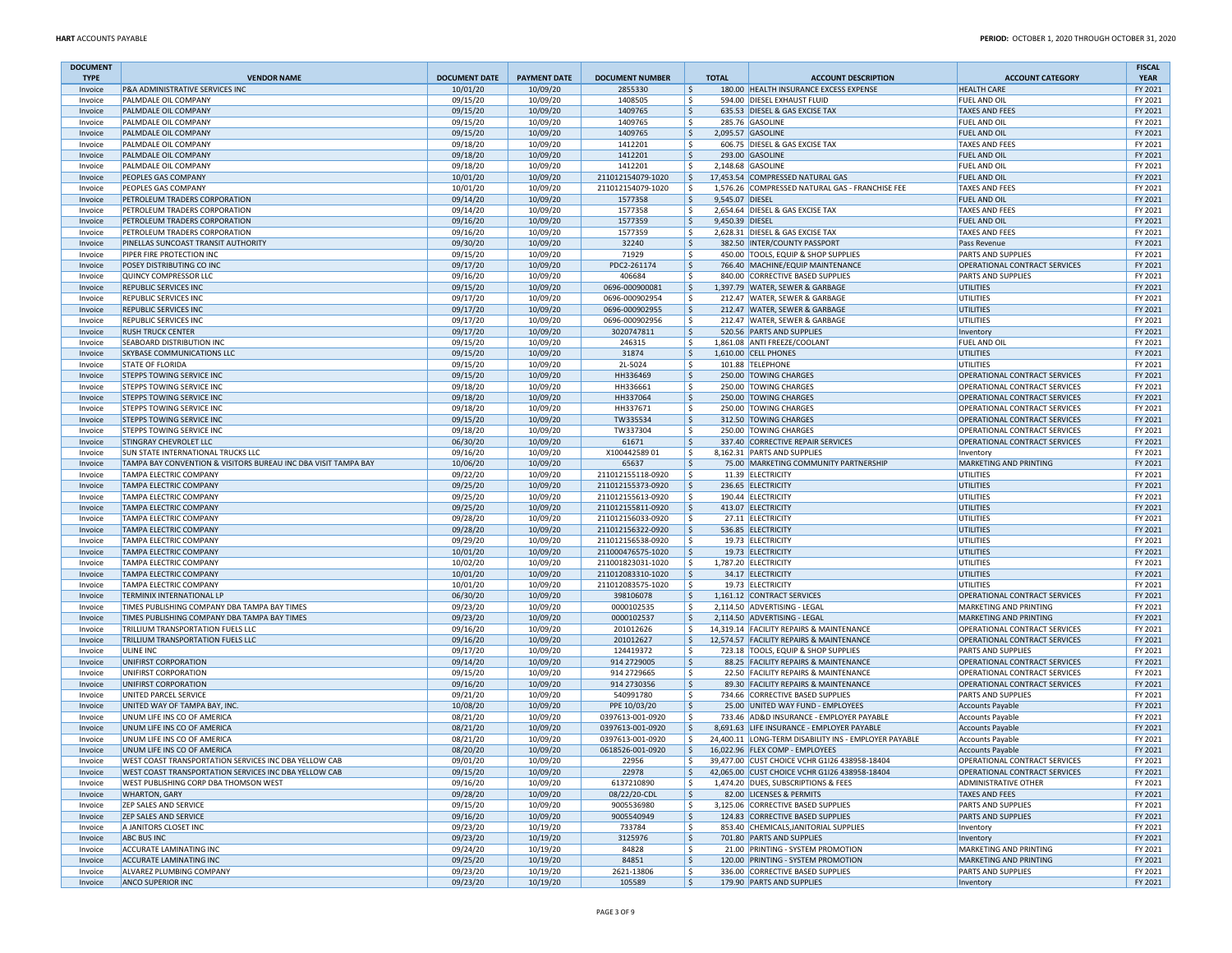| <b>DOCUMENT</b>    |                                                                                                  |                      |                      |                              |              |                                                                                                      |                                                              | <b>FISCAL</b>      |
|--------------------|--------------------------------------------------------------------------------------------------|----------------------|----------------------|------------------------------|--------------|------------------------------------------------------------------------------------------------------|--------------------------------------------------------------|--------------------|
| <b>TYPE</b>        | <b>VENDOR NAME</b>                                                                               | <b>DOCUMENT DATE</b> | <b>PAYMENT DATE</b>  | <b>DOCUMENT NUMBER</b>       | <b>TOTAL</b> | <b>ACCOUNT DESCRIPTION</b>                                                                           | <b>ACCOUNT CATEGORY</b>                                      | <b>YEAR</b>        |
| Invoice<br>Invoice | AROW GLOBAL CORP<br><b>AUTONATION SSC</b>                                                        | 09/23/20<br>09/25/20 | 10/19/20<br>10/19/20 | M00000080303<br>8809591      | \$<br>\$     | 26,090.20 ASSOC CAP MAINT DRIVER CAGES FL-5339X-2018<br>25.26 CORRECTIVE BASED SUPPLIES              | <b>GRANT EXPENSE</b><br>PARTS AND SUPPLIES                   | FY 2021<br>FY 2021 |
| Invoice            | AYRES ASSOCIATES INC                                                                             | 09/23/20             | 10/19/20             | 188672                       | \$           | 1,950.00 CORRECTIVE BASED SUPPLIES                                                                   | PARTS AND SUPPLIES                                           | FY 2021            |
| Invoice            | <b>BARCO PRODUCTS COMPANY</b>                                                                    | 09/21/20             | 10/19/20             | SORCO60515                   | \$           | 8,110.02 CONTRACT SERVICES                                                                           | OPERATIONAL CONTRACT SERVICES                                | FY 2021            |
| Invoice            | <b>BARTOW FORD CO</b>                                                                            | 09/23/20             | 10/19/20             | 835613                       | \$           | 1,150.09 CORRECTIVE BASED SUPPLIES                                                                   | PARTS AND SUPPLIES                                           | FY 2021            |
| Invoice            | <b>BARTOW FORD CO</b>                                                                            | 09/21/20             | 10/19/20             | 837094                       | \$           | 842.75 PARTS AND SUPPLIES                                                                            | Inventory                                                    | FY 2021            |
| Invoice            | <b>BARTOW FORD CO</b>                                                                            | 09/23/20             | 10/19/20             | 837094-1                     | \$           | 2,528.25 PARTS AND SUPPLIES                                                                          | Inventory                                                    | FY 2021            |
| Invoice            | <b>BLALOCK WALTERS PA</b>                                                                        | 08/31/20             | 10/19/20             | $\overline{4}$               | \$           | 954.00 LEGAL RISK/PL/GENERAL LIABILITY                                                               | <b>LEGAL SERVICES</b>                                        | FY 2021            |
| Invoice            | <b>BOCC - WATER</b>                                                                              | 10/16/20             | 10/19/20             | 7441310-1020                 | \$           | 395.53 WATER, SEWER & GARBAGE                                                                        | UTILITIES                                                    | FY 2021            |
| Invoice            | <b>BOCC - WATER</b>                                                                              | 10/16/20             | 10/19/20             | 7541310-1020                 | \$           | 122.10 WATER, SEWER & GARBAGE                                                                        | <b>UTILITIES</b>                                             | FY 2021            |
| Invoice<br>Invoice | <b>BRIDGESTONE AMERICAS INC</b><br><b>BRIDGESTONE AMERICAS INC</b>                               | 09/25/20<br>09/25/20 | 10/19/20<br>10/19/20 | 6504920113<br>6504920113     | Ŝ.<br>\$     | 2,841.28 TIRES LEASED - ADA/PARA FL-5307P-2020 POP<br>18,723.16 TIRES LEASED - BUS FL-5307P-2020 POP | PARTS AND SUPPLIES<br><b>PARTS AND SUPPLIES</b>              | FY 2021<br>FY 2021 |
| Invoice            | <b>BUCKEYE CLEANING CENTER</b>                                                                   | 09/22/20             | 10/19/20             | 90267408                     | \$           | 1,031.68 CORRECTIVE BASED SUPPLIES                                                                   | PARTS AND SUPPLIES                                           | FY 2021            |
| Invoice            | C2 INC DBA SHRED360                                                                              | 09/22/20             | 10/19/20             | 2003453                      | \$           | 25.00 FACILITY REPAIRS & MAINTENANCE                                                                 | OPERATIONAL CONTRACT SERVICES                                | FY 2021            |
| Invoice            | C2 INC DBA SHRED360                                                                              | 09/22/20             | 10/19/20             | 2003454                      | S.           | 25.00 FACILITY REPAIRS & MAINTENANCE                                                                 | OPERATIONAL CONTRACT SERVICES                                | FY 2021            |
| Invoice            | C2 INC DBA SHRED360                                                                              | 09/22/20             | 10/19/20             | 2003456                      | \$           | 25.00 FACILITY REPAIRS & MAINTENANCE                                                                 | OPERATIONAL CONTRACT SERVICES                                | FY 2021            |
| Invoice            | C2 INC DBA SHRED360                                                                              | 09/25/20             | 10/19/20             | 2003485                      | \$           | 80.00 FACILITY REPAIRS & MAINTENANCE                                                                 | OPERATIONAL CONTRACT SERVICES                                | FY 2021            |
| Invoice            | <b>CARROLL AIR SYSTEMS INC</b>                                                                   | 09/21/20             | 10/19/20             | 62689                        | \$           | 462.40 CORRECTIVE BASED SUPPLIES                                                                     | PARTS AND SUPPLIES                                           | FY 2021            |
| Invoice            | CELLCO PARTNERSHIP DBA VERIZON WIRELESS                                                          | 09/23/20             | 10/19/20             | 9863455005                   | \$           | 14,718.36 CELL PHONES                                                                                | UTILITIES                                                    | FY 2021            |
| Invoice            | CELLCO PARTNERSHIP DBA VERIZON WIRELESS                                                          | 09/23/20             | 10/19/20             | 9863512582                   | \$           | 2,659.06 CELL PHONES                                                                                 | <b>UTILITIES</b>                                             | FY 2021            |
| Invoice<br>Invoice | <b>CINTAS CORPORATION</b><br><b>CINTAS CORPORATION</b>                                           | 09/24/20<br>09/24/20 | 10/19/20<br>10/19/20 | 4062552602<br>4062552647     | \$<br>\$     | 42.35 UNIFORMS<br>36.30 UNIFORMS                                                                     | <b>FRINGE BENEFITS OTHER</b><br><b>FRINGE BENEFITS OTHER</b> | FY 2021<br>FY 2021 |
| Invoice            | <b>CINTAS CORPORATION</b>                                                                        | 09/24/20             | 10/19/20             | 4062552661                   | \$           | 36.30 UNIFORMS                                                                                       | <b>FRINGE BENEFITS OTHER</b>                                 | FY 2021            |
| Invoice            | <b>CINTAS CORPORATION</b>                                                                        | 09/24/20             | 10/19/20             | 4062552704                   | \$           | 30.25 UNIFORMS                                                                                       | <b>FRINGE BENEFITS OTHER</b>                                 | FY 2021            |
| Invoice            | <b>CINTAS CORPORATION</b>                                                                        | 09/24/20             | 10/19/20             | 4062552983                   | \$           | 151.25 UNIFORMS                                                                                      | <b>FRINGE BENEFITS OTHER</b>                                 | FY 2021            |
| Invoice            | <b>CINTAS CORPORATION</b>                                                                        | 09/24/20             | 10/19/20             | 4062553026                   | \$           | 211.75 UNIFORMS                                                                                      | <b>FRINGE BENEFITS OTHER</b>                                 | FY 2021            |
| Invoice            | <b>CINTAS CORPORATION</b>                                                                        | 09/24/20             | 10/19/20             | 4062553033                   | Ŝ.           | 151.25 UNIFORMS                                                                                      | <b>FRINGE BENEFITS OTHER</b>                                 | FY 2021            |
| Invoice            | <b>CINTAS CORPORATION</b>                                                                        | 09/25/20             | 10/19/20             | 4062621853                   | \$           | 66.55 UNIFORMS                                                                                       | <b>FRINGE BENEFITS OTHER</b>                                 | FY 2021            |
| Invoice            | <b>CINTAS CORPORATION</b>                                                                        | 09/03/20             | 10/19/20             | 9101647987                   | \$           | 1,800.00 CORRECTIVE BASED SUPPLIES                                                                   | PARTS AND SUPPLIES                                           | FY 2021            |
| Invoice            | <b>CINTAS CORPORATION</b>                                                                        | 09/08/20             | 10/19/20             | 9101961194                   | \$           | 1,800.00 CORRECTIVE BASED SUPPLIES                                                                   | PARTS AND SUPPLIES                                           | FY 2021            |
| Invoice            | CITY OF TAMPA PARKING DIVISION                                                                   | 10/16/20             | 10/19/20             | 27415                        | \$<br>\$     | 1,934.65 LEASES & RENTALS                                                                            | <b>ADMINISTRATIVE OTHER</b>                                  | FY 2021            |
| Invoice<br>Invoice | <b>CITY OF TAMPA UTILITIES</b><br><b>CITY OF TAMPA UTILITIES</b>                                 | 10/05/20<br>10/06/20 | 10/19/20<br>10/19/20 | 2083569-1020<br>2182194-1020 | Ŝ.           | 151.13 WATER, SEWER & GARBAGE<br>4,428.20 WATER, SEWER & GARBAGE                                     | <b>UTILITIES</b><br><b>UTILITIES</b>                         | FY 2021<br>FY 2021 |
| Invoice            | <b>COACHCRAFTERS INC</b>                                                                         | 09/22/20             | 10/19/20             | FL23014                      | \$           | 175.847.79 PHYSICAL DAMAGE - UNBILLABLE                                                              | <b>INSURANCE COSTS</b>                                       | FY 2021            |
| Invoice            | <b>COACHCRAFTERS INC</b>                                                                         | 09/24/20             | 10/19/20             | FL23030                      | \$           | 11,543.96 PHYSICAL DAMAGE - BILLABLE                                                                 | <b>INSURANCE COSTS</b>                                       | FY 2021            |
| Invoice            | COMMERCIAL RISK MANAGEMENT INC                                                                   | 09/24/20             | 10/19/20             | 09101796                     | \$           | 4,566.00 CLAIM SERVICING FEES                                                                        | <b>INSURANCE COSTS</b>                                       | FY 2021            |
| Invoice            | COOLEY HOLDINGS LLC DBA THE WATER HOUSE                                                          | 09/10/20             | 10/19/20             | 17840                        | \$           | 212.00 ADVERTISING & PROMOTIONS                                                                      | MARKETING AND PRINTING                                       | FY 2021            |
| Invoice            | <b>CREATIVE BUS SALES INC</b>                                                                    | 09/25/20             | 10/19/20             | 6041172                      | \$           | 488.40 CORRECTIVE BASED SUPPLIES                                                                     | PARTS AND SUPPLIES                                           | FY 2021            |
| Invoice            | <b>CREATIVE BUS SALES INC</b>                                                                    | 09/25/20             | 10/19/20             | 6041200                      | \$           | 210.24 PARTS AND SUPPLIES                                                                            | Inventory                                                    | FY 2021            |
| Invoice            | <b>CUMMINS INC</b>                                                                               | 09/24/20             | 10/19/20             | A7-35915                     | \$           | 5,000.00 TOOLS, EQUIP & SHOP SUPPLIES                                                                | PARTS AND SUPPLIES                                           | FY 2021            |
| Invoice            | DIRECTV LLC                                                                                      | 10/04/20             | 10/19/20             | 37818662049                  | \$           | 35.00 CABLE TELEVISION SERVICES                                                                      | <b>UTILITIES</b>                                             | FY 2021            |
| Invoice<br>Invoice | EARL W. COLVARD INC. DBA BOULEVARD TIRE CENTER<br>EARL W. COLVARD INC. DBA BOULEVARD TIRE CENTER | 09/21/20<br>09/21/20 | 10/19/20<br>10/19/20 | 37-24187<br>37-24190         | \$<br>\$     | 18.75 TIRES PURCHASED<br>15.75 TIRES PURCHASED                                                       | PARTS AND SUPPLIES<br>PARTS AND SUPPLIES                     | FY 2021<br>FY 2021 |
| Invoice            | ELECTRONIC ENTRY DISTRIBUTORS                                                                    | 09/25/20             | 10/19/20             | 98000348                     | \$           | 7,141.87 CORRECTIVE BASED SUPPLIES                                                                   | PARTS AND SUPPLIES                                           | FY 2021            |
| Invoice            | <b>FINISHMASTER INC</b>                                                                          | 09/25/20             | 10/19/20             | 86734796                     | \$           | 346.08 PARTS AND SUPPLIES                                                                            | Inventory                                                    | FY 2021            |
| Invoice            | FRONTIER COMMUNICATIONS CORPORATION                                                              | 10/07/20             | 10/19/20             | 1020-2391000012              | \$           | 662.94 TELEPHONE                                                                                     | <b>UTILITIES</b>                                             | FY 2021            |
| Invoice            | <b>FRONTIER LIGHTING INC</b>                                                                     | 09/22/20             | 10/19/20             | S2014124.001                 | \$           | 920.00 CORRECTIVE BASED SUPPLIES                                                                     | PARTS AND SUPPLIES                                           | FY 2021            |
| Invoice            | <b>GENFARE</b>                                                                                   | 09/22/20             | 10/19/20             | 90168041                     | \$           | 145.84 CORRECTIVE BASED SUPPLIES                                                                     | PARTS AND SUPPLIES                                           | FY 2021            |
| Invoice            | <b>GENFARE</b>                                                                                   | 09/22/20             | 10/19/20             | 90168049                     | Ŝ.           | 3,974.65 CORRECTIVE BASED SUPPLIES                                                                   | PARTS AND SUPPLIES                                           | FY 2021            |
| Invoice            | <b>GENFARE</b>                                                                                   | 09/22/20             | 10/19/20             | 90168052                     | \$           | 696.60 CORRECTIVE BASED SUPPLIES                                                                     | PARTS AND SUPPLIES                                           | FY 2021            |
| Invoice            | GENUINE PARTS CO DBA NAPA AUTO<br>GENUINE PARTS CO DBA NAPA AUTO                                 | 09/21/20<br>09/24/20 | 10/19/20<br>10/19/20 | 0619-006959                  | \$<br>\$     | 1,143.56 CORRECTIVE BASED SUPPLIES<br>74.90 PARTS AND SUPPLIES                                       | <b>PARTS AND SUPPLIES</b>                                    | FY 2021<br>FY 2021 |
| Invoice<br>Invoice | <b>GILLIG LLC</b>                                                                                | 09/23/20             | 10/19/20             | 0619-007521<br>40734675      | \$           | 4,815.70 PARTS AND SUPPLIES                                                                          | Inventory<br>Inventory                                       | FY 2021            |
| Invoice            | <b>GILLIG LLC</b>                                                                                | 09/23/20             | 10/19/20             | 40734676                     | \$           | 1,008.28 PARTS AND SUPPLIES                                                                          | Inventory                                                    | FY 2021            |
| Invoice            | <b>GILLIG LLC</b>                                                                                | 09/23/20             | 10/19/20             | 40734677                     | Ŝ.           | 1,591.20 CORRECTIVE BASED SUPPLIES                                                                   | PARTS AND SUPPLIES                                           | FY 2021            |
| Invoice            | <b>GILLIG LLC</b>                                                                                | 09/23/20             | 10/19/20             | 40734678                     | \$           | 1,161.24 CORRECTIVE BASED SUPPLIES                                                                   | PARTS AND SUPPLIES                                           | FY 2021            |
| Invoice            | <b>GILLIG LLC</b>                                                                                | 09/25/20             | 10/19/20             | 40735576                     | \$           | 1.840.00 PARTS AND SUPPLIES                                                                          | Inventory                                                    | FY 2021            |
| Invoice            | <b>GILLIG LLC</b>                                                                                | 09/25/20             | 10/19/20             | 40735577                     | \$           | 561.02 CORRECTIVE BASED SUPPLIES                                                                     | PARTS AND SUPPLIES                                           | FY 2021            |
| Invoice            | <b>GILLIG LLC</b>                                                                                | 09/25/20             | 10/19/20             | 40735578                     | Ŝ.           | 6,604.63 PARTS AND SUPPLIES                                                                          | Inventory                                                    | FY 2021            |
| Invoice            | GLOBAL TRAFFIC TECHNOLOGIES LLC<br>GODBERSEN SMITH CONST CO D/B/A GOMACO CORP                    | 09/24/20             | 10/19/20             | 10695                        | Ŝ.<br>Ŝ.     | 522.50 CORRECTIVE BASED SUPPLIES<br>57,504.60 STCAR VEH OVERHAUL HIFG FL-5337X-2017                  | PARTS AND SUPPLIES<br><b>GRANT EXPENSE</b>                   | FY 2021            |
| Invoice<br>Invoice | GODBERSEN SMITH CONST CO D/B/A GOMACO CORP                                                       | 09/22/20<br>09/22/20 | 10/19/20<br>10/19/20 | 729440<br>729441             |              | 25,518.60 STCAR VEH OVERHAUL HIFG FL-5337X-2017                                                      | <b>GRANT EXPENSE</b>                                         | FY 2021<br>FY 2021 |
| Invoice            | GRAINGER                                                                                         | 09/21/20             | 10/19/20             | 9659241013                   | \$           | 1,944.00 CORRECTIVE BASED SUPPLIES                                                                   | PARTS AND SUPPLIES                                           | FY 2021            |
| Invoice            | GRAINGER                                                                                         | 09/21/20             | 10/19/20             | 9659420336                   | \$           | 3,558.00 CORRECTIVE BASED SUPPLIES                                                                   | PARTS AND SUPPLIES                                           | FY 2021            |
| Invoice            | <b>GRAINGER</b>                                                                                  | 09/21/20             | 10/19/20             | 9659420344                   | \$           | 454.53 TOOLS, EQUIP & SHOP SUPPLIES                                                                  | PARTS AND SUPPLIES                                           | FY 2021            |
| Invoice            | <b>GRAINGER</b>                                                                                  | 09/21/20             | 10/19/20             | 9659801311                   | \$           | 2,820.00 CORRECTIVE BASED SUPPLIES                                                                   | PARTS AND SUPPLIES                                           | FY 2021            |
| Invoice            | GRAINGER                                                                                         | 09/21/20             | 10/19/20             | 9659801329                   | \$           | 1,484.00 CORRECTIVE BASED SUPPLIES                                                                   | PARTS AND SUPPLIES                                           | FY 2021            |
| Invoice            | <b>GRAINGER</b>                                                                                  | 09/22/20             | 10/19/20             | 9660571515                   | \$           | 1,104.00 CORRECTIVE BASED SUPPLIES                                                                   | PARTS AND SUPPLIES                                           | FY 2021            |
| Invoice            | <b>GRAINGER</b>                                                                                  | 09/24/20             | 10/19/20             | 9663723642                   | Ŝ.           | 1,484.00 CORRECTIVE BASED SUPPLIES                                                                   | PARTS AND SUPPLIES                                           | FY 2021            |
| Invoice            | GUIDESOFT INC DBA KNOWLEDGE SERVICES<br><b>GULF COAST THERMO KING</b>                            | 09/22/20             | 10/19/20             | 1339131<br>IV86894           | \$<br>\$     | 657.50 SALARIES<br>3,545.27 CORRECTIVE BASED SUPPLIES                                                | <b>SALARIES</b><br>PARTS AND SUPPLIES                        | FY 2021<br>FY 2021 |
| Invoice<br>Invoice | <b>GULF COAST THERMO KING</b>                                                                    | 09/22/20<br>09/22/20 | 10/19/20<br>10/19/20 | <b>IV86989</b>               | \$           | 12,418.00 CORRECTIVE BASED SUPPLIES                                                                  | PARTS AND SUPPLIES                                           | FY 2021            |
| Invoice            | <b>HC TOOLS CORP</b>                                                                             | 09/21/20             | 10/19/20             | 09212094107                  | S.           | 279.00 CORRECTIVE BASED SUPPLIES                                                                     | PARTS AND SUPPLIES                                           | FY 2021            |
|                    |                                                                                                  |                      |                      |                              |              |                                                                                                      |                                                              |                    |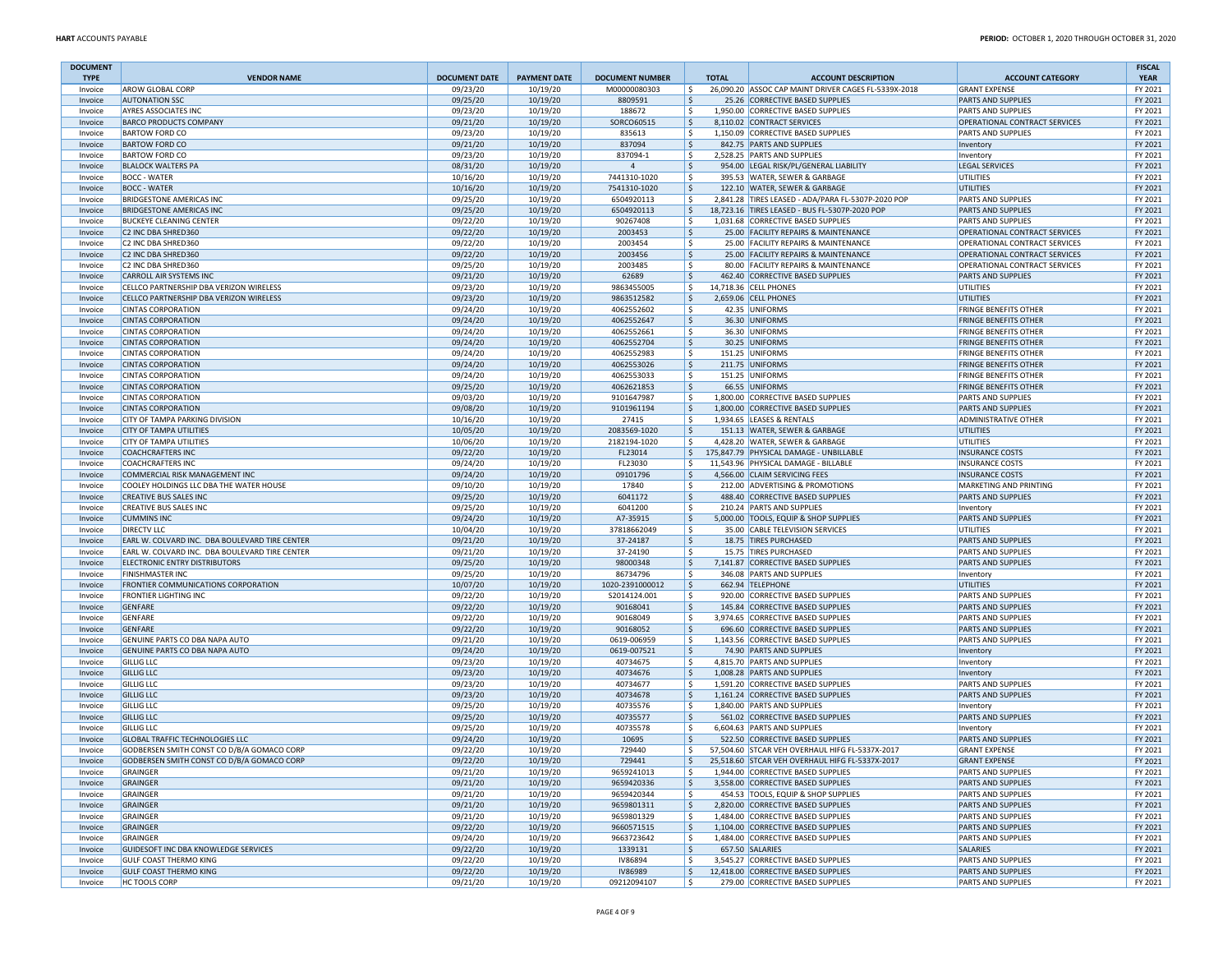| <b>DOCUMENT</b><br><b>TYPE</b> | <b>VENDOR NAME</b>                                                                    | <b>DOCUMENT DATE</b> | <b>PAYMENT DATE</b>  | <b>DOCUMENT NUMBER</b>                 | <b>TOTAL</b> | <b>ACCOUNT DESCRIPTION</b>                                                         | <b>ACCOUNT CATEGORY</b>                                        | <b>FISCAL</b><br><b>YEAR</b> |
|--------------------------------|---------------------------------------------------------------------------------------|----------------------|----------------------|----------------------------------------|--------------|------------------------------------------------------------------------------------|----------------------------------------------------------------|------------------------------|
| Invoice                        | <b>HOME DEPOT</b>                                                                     | 10/08/20             | 10/19/20             | 6974888                                | \$           | 50.69 CORRECTIVE BASED SUPPLIES                                                    | <b>PARTS AND SUPPLIES</b>                                      | FY 2021                      |
| Invoice                        | HOME DEPOT                                                                            | 10/07/20             | 10/19/20             | 7974829                                | -\$          | 53.86 FACILITY REPAIRS & MAINTENANCE                                               | OPERATIONAL CONTRACT SERVICES                                  | FY 2021                      |
| Invoice                        | IEH AUTO PARTS LLC DBA AUTO PLUS                                                      | 09/23/20             | 10/19/20             | 669024527                              | l\$          | 689.36 PARTS AND SUPPLIES                                                          | Inventory                                                      | FY 2021                      |
| Invoice                        | INNOVATIVE CLOUD SOLUTIONS LLC                                                        | 09/22/20             | 10/19/20             | 000620                                 | l \$         | 328.56 PROFESSIONAL SERVICE FEES                                                   | ADMINISTRATIVE CONTRACT SERVICES                               | FY 2021                      |
| Invoice                        | INNOVATIVE CLOUD SOLUTIONS LLC                                                        | 09/22/20             | 10/19/20             | 000621                                 | ۱\$          | 289.97 PROFESSIONAL SERVICE FEES                                                   | ADMINISTRATIVE CONTRACT SERVICES                               | FY 2021                      |
| Invoice<br>Invoice             | JAMES D TISDALE DBA SUNCOAST ELEVATOR INSPECTIONS OF FL LLC<br>JANEK CORPORATION, THE | 08/03/20<br>09/22/20 | 10/19/20<br>10/19/20 | 22440<br>109278                        | ۱\$<br>S,    | 75.00 CONTRACT SERVICES<br>1,100.00 PARTS AND SUPPLIES                             | OPERATIONAL CONTRACT SERVICES<br>Inventory                     | FY 2021<br>FY 2021           |
| Invoice                        | K2 TROPHIES AND AWARDS LLC                                                            | 09/25/20             | 10/19/20             | 0436871-IN                             | ۱\$.         | 31.00 BUSINESS MEETING COST                                                        | <b>ADMINISTRATIVE OTHER</b>                                    | FY 2021                      |
| Invoice                        | KENWORTH OF CENTRAL FLORIDA INC                                                       | 09/22/20             | 10/19/20             | 03P106214                              | ۱\$          | 5,731.82 CORRECTIVE BASED SUPPLIES                                                 | <b>PARTS AND SUPPLIES</b>                                      | FY 2021                      |
| Invoice                        | KENWORTH OF CENTRAL FLORIDA INC                                                       | 09/25/20             | 10/19/20             | 03P106954                              | ۱\$          | 2,103.50 PARTS AND SUPPLIES                                                        | Inventory                                                      | FY 2021                      |
| Invoice                        | KENWORTH OF CENTRAL FLORIDA INC                                                       | 09/23/20             | 10/19/20             | 03P106956                              | l\$          | 420.70 PARTS AND SUPPLIES                                                          | Inventory                                                      | FY 2021                      |
| Invoice                        | KENWORTH OF CENTRAL FLORIDA INC                                                       | 09/21/20             | 10/19/20             | 03P99757                               | \$           | 600.59 PARTS AND SUPPLIES                                                          | Inventory                                                      | FY 2021                      |
| Invoice                        | KIRKS AUTOMOTIVE INC                                                                  | 09/25/20             | 10/19/20             | 1042797                                | ۱\$          | 189.00 PARTS AND SUPPLIES                                                          | Inventory                                                      | FY 2021                      |
| Invoice<br>Invoice             | LA GACETA PUBLISHING INC                                                              | 09/25/20<br>10/08/20 | 10/19/20             | 20-2696<br>75%SPN1120-553              | l \$         | 225.00 ADVERTISING - LEGAL                                                         | MARKETING AND PRINTING                                         | FY 2021<br>FY 2021           |
| Invoice                        | LABER, STEVEN<br>LABER, STEVEN                                                        | 10/08/20             | 10/19/20<br>10/19/20 | 75%SPN1120-553B                        | \$<br>-\$    | 389.25 TUITION REIMBURSEMENT PROG<br>184.01 TUITION REIMBURSEMENT PROG             | <b>FRINGE BENEFITS OTHER</b><br><b>FRINGE BENEFITS OTHER</b>   | FY 2021                      |
| Invoice                        | LEVEL 3 FINANCING INC DBA LEVEL 3 COMMUNICATIONS LLC                                  | 09/24/20             | 10/19/20             | 151544866                              | \$           | 16,606.59 WEB HOSTING SERVICES                                                     | OPERATIONAL CONTRACT SERVICES                                  | FY 2021                      |
| Invoice                        | MATTHEWS, SEAN                                                                        | 10/08/20             | 10/19/20             | 100% RAIL SAFETY                       | l \$         | 145.00 TUITION REIMBURSEMENT PROG                                                  | <b>FRINGE BENEFITS OTHER</b>                                   | FY 2021                      |
| Invoice                        | <b>MIDWEST BUS CORPORATION</b>                                                        | 09/25/20             | 10/19/20             | 50053                                  | \$           | 100.00 PARTS AND SUPPLIES                                                          | Inventory                                                      | FY 2021                      |
| Invoice                        | MIDWEST BUS CORPORATION                                                               | 09/25/20             | 10/19/20             | 50059                                  | ۱\$          | 8,626.00 PARTS AND SUPPLIES                                                        | Inventory                                                      | FY 2021                      |
| Invoice                        | MILLENNIUM VENDING CORP                                                               | 09/20/20             | 10/19/20             | <b>WC928</b>                           | l \$         | 184.97 CORRECTIVE BASED SUPPLIES                                                   | <b>PARTS AND SUPPLIES</b>                                      | FY 2021                      |
| Invoice                        | MOHAWK MANUFACTURING & SUPPLY CO                                                      | 09/22/20             | 10/19/20             | U061281                                | l \$         | 5,580.00 PARTS AND SUPPLIES                                                        | Inventory                                                      | FY 2021                      |
| Invoice                        | MOHAWK MANUFACTURING & SUPPLY CO<br>MSC INDUSTRIAL SUPPLY CO                          | 09/24/20<br>09/25/20 | 10/19/20<br>10/19/20 | U061380<br>4123432001                  | ۱\$<br>-\$   | 3,012.66 PARTS AND SUPPLIES<br>277.08 CORRECTIVE BASED SUPPLIES                    | Inventory<br><b>PARTS AND SUPPLIES</b>                         | FY 2021<br>FY 2021           |
| Invoice<br>Invoice             | MSC INDUSTRIAL SUPPLY CO                                                              | 09/25/20             | 10/19/20             | 4128957001                             | l\$          | 244.43 CORRECTIVE BASED SUPPLIES                                                   | <b>PARTS AND SUPPLIES</b>                                      | FY 2021                      |
| Invoice                        | MSC INDUSTRIAL SUPPLY CO                                                              | 09/25/20             | 10/19/20             | 4128992001                             | -\$          | 392.52 CORRECTIVE BASED SUPPLIES                                                   | <b>PARTS AND SUPPLIES</b>                                      | FY 2021                      |
| Invoice                        | MSC INDUSTRIAL SUPPLY CO                                                              | 09/25/20             | 10/19/20             | 4129132001                             | ۱\$          | 503.79 CORRECTIVE BASED SUPPLIES                                                   | PARTS AND SUPPLIES                                             | FY 2021                      |
| Invoice                        | MSC INDUSTRIAL SUPPLY CO                                                              | 09/25/20             | 10/19/20             | 91809432                               | l \$         | 880.00 CORRECTIVE BASED SUPPLIES                                                   | PARTS AND SUPPLIES                                             | FY 2021                      |
| Invoice                        | NATIONAL SAFETY COUNCIL                                                               | 09/21/20             | 10/19/20             | INV-1798368                            | S,           | 87.62 SAFETY SUPPLIES & EQUIPMENT                                                  | <b>PARTS AND SUPPLIES</b>                                      | FY 2021                      |
| Invoice                        | NEOPART TRANSIT LLC                                                                   | 09/21/20             | 10/19/20             | 2455537-00                             | -\$          | 122.40 PARTS AND SUPPLIES                                                          | Inventory                                                      | FY 2021                      |
| Invoice                        | NORMAN, VERA                                                                          | 10/12/20             | 10/19/20             | 09/24/20-CDL                           | S,           | 75.00 LICENSES & PERMITS                                                           | <b>TAXES AND FEES</b>                                          | FY 2021                      |
| Invoice<br>Invoice             | P&A ADMINISTRATIVE SERVICES INC<br>PALMDALE OIL COMPANY                               | 08/15/20<br>09/22/20 | 10/19/20<br>10/19/20 | F81520417354<br>1413336                | ۱\$.<br>  \$ | 1,095.45 PROFESSIONAL SERVICE FEES<br>629.26 DIESEL & GAS EXCISE TAX               | ADMINISTRATIVE CONTRACT SERVICES<br><b>TAXES AND FEES</b>      | FY 2021<br>FY 2021           |
| Invoice                        | PALMDALE OIL COMPANY                                                                  | 09/22/20             | 10/19/20             | 1413336                                | -\$          | 297.04 GASOLINE                                                                    | <b>FUEL AND OIL</b>                                            | FY 2021                      |
| Invoice                        | PALMDALE OIL COMPANY                                                                  | 09/22/20             | 10/19/20             | 1413336                                | ۱\$          | 2,178.32 GASOLINE                                                                  | <b>FUEL AND OIL</b>                                            | FY 2021                      |
| Invoice                        | PALMDALE OIL COMPANY                                                                  | 09/24/20             | 10/19/20             | 1414536                                | l \$         | 1,094.79 OIL & LUBE                                                                | <b>FUEL AND OIL</b>                                            | FY 2021                      |
| Invoice                        | PALMDALE OIL COMPANY                                                                  | 09/25/20             | 10/19/20             | 1416958                                | S.           | 499.64 DIESEL & GAS EXCISE TAX                                                     | <b>TAXES AND FEES</b>                                          | FY 2021                      |
| Invoice                        | PALMDALE OIL COMPANY                                                                  | 09/25/20             | 10/19/20             | 1416958                                | -\$          | 239.08 GASOLINE                                                                    | <b>FUEL AND OIL</b>                                            | FY 2021                      |
| Invoice                        | PALMDALE OIL COMPANY                                                                  | 09/25/20             | 10/19/20             | 1416958                                | l \$         | 1,753.26 GASOLINE                                                                  | <b>FUEL AND OIL</b>                                            | FY 2021                      |
| Invoice                        | PETROLEUM TRADERS CORPORATION                                                         | 09/22/20             | 10/19/20             | 1577361                                | -\$          | 9,487.49 DIESEL                                                                    | <b>FUEL AND OIL</b>                                            | FY 2021                      |
| Invoice<br>Invoice             | PETROLEUM TRADERS CORPORATION<br>PETROLEUM TRADERS CORPORATION                        | 09/22/20<br>09/22/20 | 10/19/20<br>10/19/20 | 1577361<br>1577361B                    | ۱\$<br>۱\$   | 2,638.64 DIESEL & GAS EXCISE TAX<br>35.00 DIESEL                                   | <b>TAXES AND FEES</b><br><b>FUEL AND OIL</b>                   | FY 2021<br>FY 2021           |
| Invoice                        | PETROLEUM TRADERS CORPORATION                                                         | 09/24/20             | 10/19/20             | 1577362                                | l \$         | 9,504.13 DIESEL                                                                    | <b>FUEL AND OIL</b>                                            | FY 2021                      |
| Invoice                        | PETROLEUM TRADERS CORPORATION                                                         | 09/24/20             | 10/19/20             | 1577362                                | ۱\$          | 2,643.25 DIESEL & GAS EXCISE TAX                                                   | <b>TAXES AND FEES</b>                                          | FY 2021                      |
| Invoice                        | PUBLIC RISK INSURANCE AGENCY                                                          | 10/05/20             | 10/19/20             | 70086                                  | ۱\$          | 41,415.40 INSURANCE PREMIUMS SELF, PD & PL                                         | <b>INSURANCE COSTS</b>                                         | FY 2021                      |
| Invoice                        | PUBLIC RISK INSURANCE AGENCY                                                          | 10/05/20             | 10/19/20             | 70087                                  | Ŝ.           | 99,070.00 INSURANCE PREMIUMS SELF, PD & PL                                         | <b>INSURANCE COSTS</b>                                         | FY 2021                      |
| Invoice                        | PUBLIC RISK INSURANCE AGENCY                                                          | 10/05/20             | 10/19/20             | 70089                                  | \$.          | 244,982.00 INSURANCE PREMIUMS SELF, PD & PL                                        | <b>INSURANCE COSTS</b>                                         | FY 2021                      |
| Invoice                        | PUBLIC RISK INSURANCE AGENCY                                                          | 10/05/20             | 10/19/20             | 70090                                  | .s           | 14,729.00 INSURANCE PREMIUMS SELF, PD & PL                                         | <b>INSURANCE COSTS</b>                                         | FY 2021                      |
| Invoice<br>Invoice             | PUBLIC RISK INSURANCE AGENCY<br>RADIO ONE INC                                         | 10/09/20<br>08/21/20 | 10/19/20<br>10/19/20 | 70404<br>431080                        | ۱\$<br>l \$  | 16,828.35 INSURANCE PREMIUMS SELF, PD & PL<br>1,587.12 SAFETY SUPPLIES & EQUIPMENT | <b>INSURANCE COSTS</b><br>PARTS AND SUPPLIES                   | FY 2021<br>FY 2021           |
| Invoice                        | READYREFRESH                                                                          | 09/24/20             | 10/19/20             | 1010008438467                          | ۱\$          | 919.82 FACILITY REPAIRS & MAINTENANCE                                              | OPERATIONAL CONTRACT SERVICES                                  | FY 2021                      |
| Invoice                        | S & A SYSTEMS INC                                                                     | 09/23/20             | 10/19/20             | 13667                                  | -\$          | 2,844.78 CORRECTIVE BASED SUPPLIES                                                 | <b>PARTS AND SUPPLIES</b>                                      | FY 2021                      |
| Invoice                        | SOUTHERN COMPUTER WAREHOUSE                                                           | 09/22/20             | 10/19/20             | IN-000658483                           | l\$          | 397.00 COMPUTER EQUIPMENT                                                          | PARTS AND SUPPLIES                                             | FY 2021                      |
| Invoice                        | <b>STATE OF FLORIDA</b>                                                               | 10/14/20             | 10/19/20             | 2M-2367                                | -\$          | 96.24 TELEPHONE                                                                    | UTILITIES                                                      | FY 2021                      |
| Invoice                        | STELLAR INDUSTRIAL SUPPLY INC                                                         | 09/23/20             | 10/19/20             | 4243814                                | ۱\$          | 2,280.00 CORRECTIVE BASED SUPPLIES                                                 | <b>PARTS AND SUPPLIES</b>                                      | FY 2021                      |
| Invoice                        | STELLAR INDUSTRIAL SUPPLY INC                                                         | 09/24/20             | 10/19/20             | 4244176                                | ۱\$          | 1,228.50 CORRECTIVE BASED SUPPLIES                                                 | <b>PARTS AND SUPPLIES</b>                                      | FY 2021                      |
| Invoice<br>Invoice             | STEPPS TOWING SERVICE INC<br>STEPPS TOWING SERVICE INC                                | 09/23/20<br>09/24/20 | 10/19/20<br>10/19/20 | HH338363<br>HH338615                   | ۱\$<br>l \$  | 250.00 TOWING CHARGES<br>250.00 TOWING CHARGES                                     | OPERATIONAL CONTRACT SERVICES<br>OPERATIONAL CONTRACT SERVICES | FY 2021<br>FY 2021           |
| Invoice                        | STEPPS TOWING SERVICE INC                                                             | 09/24/20             | 10/19/20             | HH338647                               | -Ś           | 250.00 TOWING CHARGES                                                              | <b>OPERATIONAL CONTRACT SERVICES</b>                           | FY 2021                      |
| Invoice                        | <b>STEPPS TOWING SERVICE INC</b>                                                      | 09/22/20             | 10/19/20             | TW338070                               | Ŝ.           | 250.00 TOWING CHARGES                                                              | OPERATIONAL CONTRACT SERVICES                                  | FY 2021                      |
| Invoice                        | <b>SUN STATE INTERNATIONAL TRUCKS LLC</b>                                             | 09/24/20             | 10/19/20             | X10044370301                           | <sub>S</sub> | 9,726.75 PARTS AND SUPPLIES                                                        | Inventory                                                      | FY 2021                      |
| Invoice                        | TAMPA ELECTRIC COMPANY                                                                | 10/02/20             | 10/19/20             | 211012083807-1020                      | ١s           | 26.34 ELECTRICITY                                                                  | UTILITIES                                                      | FY 2021                      |
| Invoice                        | TAMPA ELECTRIC COMPANY                                                                | 10/02/20             | 10/19/20             | 211012084060-1020                      | S,           | 35.21 ELECTRICITY                                                                  | <b>UTILITIES</b>                                               | FY 2021                      |
| Invoice                        | <b>TAMPA ELECTRIC COMPANY</b>                                                         | 10/02/20             | 10/19/20             | 211012084367-1020                      | I\$.         | 43.70 ELECTRICITY                                                                  | UTILITIES                                                      | FY 2021                      |
| Invoice                        | TAMPA ELECTRIC COMPANY                                                                | 10/02/20             | 10/19/20             | 211012084607-1020                      | S.           | 19.73 ELECTRICITY                                                                  | <b>UTILITIES</b>                                               | FY 2021                      |
| Invoice<br>Invoice             | TAMPA ELECTRIC COMPANY<br>TAMPA ELECTRIC COMPANY                                      | 10/02/20<br>10/02/20 | 10/19/20<br>10/19/20 | 211012084870-1020<br>211012085133-1020 | l\$<br>۱\$   | 37.56 ELECTRICITY<br>24.74 ELECTRICITY                                             | <b>UTILITIES</b><br><b>UTILITIES</b>                           | FY 2021<br>FY 2021           |
| Invoice                        | TAMPA ELECTRIC COMPANY                                                                | 10/02/20             | 10/19/20             | 211012085398-1020                      | I\$          | 42.75 ELECTRICITY                                                                  | UTILITIES                                                      | FY 2021                      |
| Invoice                        | <b>TAMPA ELECTRIC COMPANY</b>                                                         | 10/02/20             | 10/19/20             | 211012085687-1020                      | l\$          | 54.72 ELECTRICITY                                                                  | UTILITIES                                                      | FY 2021                      |
| Invoice                        | TAMPA ELECTRIC COMPANY                                                                | 10/02/20             | 10/19/20             | 211012086024-1020                      | l \$         | 51.80 ELECTRICITY                                                                  | UTILITIES                                                      | FY 2021                      |
| Invoice                        | TAMPA ELECTRIC COMPANY                                                                | 10/02/20             | 10/19/20             | 211012086396-1020                      | l \$         | 45.94 ELECTRICITY                                                                  | UTILITIES                                                      | FY 2021                      |
| Invoice                        | TAMPA ELECTRIC COMPANY                                                                | 10/02/20             | 10/19/20             | 211012086628-1020                      | ١\$          | 48.12 ELECTRICITY                                                                  | UTILITIES                                                      | FY 2021                      |
| Invoice                        | <b>TAMPA ELECTRIC COMPANY</b>                                                         | 10/02/20             | 10/19/20             | 211012086966-1020                      | l\$          | 136.15 ELECTRICITY                                                                 | UTILITIES                                                      | FY 2021                      |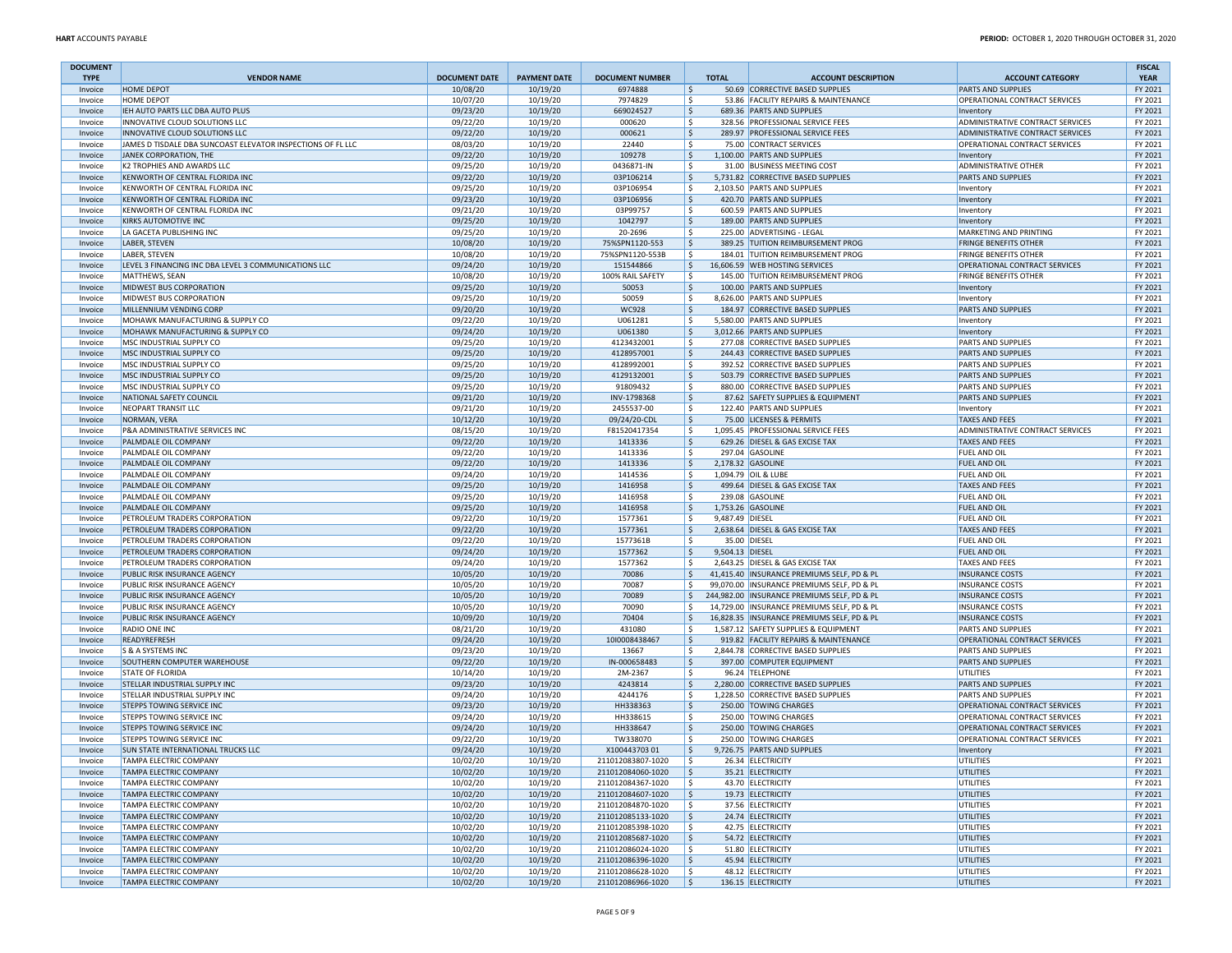| <b>DOCUMENT</b><br><b>TYPE</b> | <b>VENDOR NAME</b>                                                      | <b>DOCUMENT DATE</b> | <b>PAYMENT DATE</b>  | <b>DOCUMENT NUMBER</b>                 | <b>TOTAL</b>       | <b>ACCOUNT DESCRIPTION</b>                                                   | <b>ACCOUNT CATEGORY</b>                                        | <b>FISCAL</b><br><b>YEAR</b> |
|--------------------------------|-------------------------------------------------------------------------|----------------------|----------------------|----------------------------------------|--------------------|------------------------------------------------------------------------------|----------------------------------------------------------------|------------------------------|
| Invoice                        | TAMPA ELECTRIC COMPANY                                                  | 10/02/20             | 10/19/20             | 211012087196-1020                      | s.                 | 2,696.40 ELECTRICITY                                                         | UTILITIES                                                      | FY 2021                      |
| Invoice                        | <b>TAMPA ELECTRIC COMPANY</b>                                           | 10/02/20             | 10/19/20             | 211012087485-1020                      | $\zeta$            | 2,931.79 ELECTRICITY                                                         | <b>UTILITIES</b>                                               | FY 2021                      |
| Invoice                        | TAMPA ELECTRIC COMPANY                                                  | 10/02/20             | 10/19/20             | 211012087667-1020                      | -\$                | 33.51 ELECTRICITY                                                            | UTILITIES                                                      | FY 2021                      |
| Invoice                        | TAMPA ELECTRIC COMPANY                                                  | 10/02/20             | 10/19/20             | 211012087923-1020                      | \$                 | 19.73 ELECTRICITY                                                            | <b>UTILITIES</b>                                               | FY 2021                      |
| Invoice                        | TAMPA ELECTRIC COMPANY<br>TAMPA ELECTRIC COMPANY                        | 10/02/20             | 10/19/20             | 211012088145-1020                      | -\$                | 95.65 ELECTRICITY                                                            | UTILITIES                                                      | FY 2021                      |
| Invoice<br>Invoice             | TAMPA ELECTRIC COMPANY                                                  | 10/02/20<br>10/05/20 | 10/19/20<br>10/19/20 | 211012088657-1020<br>211012088913-1020 | $\zeta$<br>s.      | 272.54 ELECTRICITY<br>5,171.48 ELECTRICITY                                   | UTILITIES<br>UTILITIES                                         | FY 2021<br>FY 2021           |
| Invoice                        | <b>TAMPA ELECTRIC COMPANY</b>                                           | 10/05/20             | 10/19/20             | 211012089184-1020                      | \$                 | 47.83 ELECTRICITY                                                            | <b>UTILITIES</b>                                               | FY 2021                      |
| Invoice                        | TAMPA ELECTRIC COMPANY                                                  | 10/05/20             | 10/19/20             | 211012089465-1020                      | Ŝ.                 | 53.40 ELECTRICITY                                                            | UTILITIES                                                      | FY 2021                      |
| Invoice                        | TAMPA ELECTRIC COMPANY                                                  | 10/05/20             | 10/19/20             | 211012089754-1020                      | $\zeta$            | 53.02 ELECTRICITY                                                            | UTILITIES                                                      | FY 2021                      |
| Invoice                        | TAMPA ELECTRIC COMPANY                                                  | 10/05/20             | 10/19/20             | 211012150069-1020                      | s.                 | 51.23 ELECTRICITY                                                            | <b>UTILITIES</b>                                               | FY 2021                      |
| Invoice                        | <b>TAMPA ELECTRIC COMPANY</b>                                           | 10/05/20             | 10/19/20             | 211012150341-1020                      | $\zeta$            | 29.35 ELECTRICITY                                                            | UTILITIES                                                      | FY 2021                      |
| Invoice                        | TAMPA ELECTRIC COMPANY                                                  | 10/05/20             | 10/19/20             | 211012150622-1020                      | \$                 | 20.02 ELECTRICITY                                                            | UTILITIES                                                      | FY 2021                      |
| Invoice                        | <b>TAMPA ELECTRIC COMPANY</b>                                           | 10/07/20             | 10/19/20             | 211012150812-1020                      | S.                 | 8,266.53 ELECTRICITY                                                         | UTILITIES                                                      | FY 2021                      |
| Invoice<br>Invoice             | TAMPA SPRING COMPANY<br>TRAPEZE SOFTWARE GROUP INC                      | 09/24/20<br>09/25/20 | 10/19/20<br>10/19/20 | 133216<br>TPWOG00872                   | \$.<br>\$          | 147.89 CORRECTIVE BASED SUPPLIES<br>18,330.00 COMPUTER SOFTWARE SVC FEES     | <b>PARTS AND SUPPLIES</b><br>OPERATIONAL CONTRACT SERVICES     | FY 2021<br>FY 2021           |
| Invoice                        | UNIFIRST CORPORATION                                                    | 09/21/20             | 10/19/20             | 914 273 2301                           | \$                 | 170.25 FACILITY REPAIRS & MAINTENANCE                                        | OPERATIONAL CONTRACT SERVICES                                  | FY 2021                      |
| Invoice                        | UNIFIRST CORPORATION                                                    | 09/23/20             | 10/19/20             | 914 2733652                            | \$                 | 24.30 FACILITY REPAIRS & MAINTENANCE                                         | OPERATIONAL CONTRACT SERVICES                                  | FY 2021                      |
| Invoice                        | UNUM LIFE INS CO OF AMERICA                                             | 09/21/20             | 10/19/20             | 0397613-851-100120                     | -\$                | 2,837.46 PROFESSIONAL SERVICE FEES                                           | ADMINISTRATIVE CONTRACT SERVICES                               | FY 2021                      |
| Invoice                        | VERIFIED LABEL & PRINT INC                                              | 09/18/20             | 10/19/20             | 191960                                 | \$                 | 153.62 SUPPLIES/OFFICE/ART/JANITORIAL                                        | PARTS AND SUPPLIES                                             | FY 2021                      |
| Invoice                        | WINN-DIXIE STORES INC                                                   | 10/16/20             | 10/19/20             | 01-0089069                             | \$.                | 38,475.00 ORGANIZATION PROGRAMS & EVENTS                                     | <b>ADMINISTRATIVE OTHER</b>                                    | FY 2021                      |
| Invoice                        | 4IMPRINT INC                                                            | 09/30/20             | 10/26/20             | 8512943                                | \$                 | 327.47 SAFETY SUPPLIES & EQUIPMENT                                           | <b>PARTS AND SUPPLIES</b>                                      | FY 2021                      |
| Invoice                        | A JANITORS CLOSET INC                                                   | 09/29/20             | 10/26/20             | 733908                                 | \$                 | 36.00 CORRECTIVE BASED SUPPLIES                                              | <b>PARTS AND SUPPLIES</b>                                      | FY 2021                      |
| Invoice<br>Invoice             | A JANITORS CLOSET INC<br>A JANITORS CLOSET INC                          | 09/29/20<br>10/02/20 | 10/26/20<br>10/26/20 | 733920<br>733993                       | \$<br>S.           | 349.44 TOOLS, EQUIP & SHOP SUPPLIES<br>645.00 TOOLS, EQUIP & SHOP SUPPLIES   | PARTS AND SUPPLIES                                             | FY 2021<br>FY 2021           |
| Invoice                        | A JANITORS CLOSET INC                                                   | 10/16/20             | 10/26/20             | 734342                                 | $\zeta$            | 7,064.97 CHEMICALS, JANITORIAL SUPPLIES                                      | <b>PARTS AND SUPPLIES</b><br>Inventory                         | FY 2021                      |
| Invoice                        | <b>ABC BUS INC</b>                                                      | 09/29/20             | 10/26/20             | 3127754                                | \$                 | 3,920.61 PARTS AND SUPPLIES                                                  | Inventory                                                      | FY 2021                      |
| Invoice                        | <b>AIRGAS INC</b>                                                       | 09/30/20             | 10/26/20             | 9974101325                             | l\$                | 233.59 TOOLS, EQUIP & SHOP SUPPLIES                                          | PARTS AND SUPPLIES                                             | FY 2021                      |
| Invoice                        | <b>AIRGAS INC</b>                                                       | 09/30/20             | 10/26/20             | 9974101326                             | \$                 | 114.89 TOOLS, EQUIP & SHOP SUPPLIES                                          | <b>PARTS AND SUPPLIES</b>                                      | FY 2021                      |
| Invoice                        | AMAZON HOSE & RUBBER CO                                                 | 10/02/20             | 10/26/20             | 430303-00                              | \$                 | 63.67 CORRECTIVE BASED SUPPLIES                                              | <b>PARTS AND SUPPLIES</b>                                      | FY 2021                      |
| Invoice                        | ANCHOR MACHINE & FAB, INC.                                              | 09/28/20             | 10/26/20             | 36197                                  | \$                 | 1,019.14 CORRECTIVE BASED SUPPLIES                                           | PARTS AND SUPPLIES                                             | FY 2021                      |
| Invoice                        | <b>ANCO SUPERIOR INC</b>                                                | 09/29/20             | 10/26/20             | 105657                                 | $\zeta$            | 1,570.14 PARTS AND SUPPLIES                                                  | Inventory                                                      | FY 2021                      |
| Invoice                        | <b>ANCO SUPERIOR INC</b>                                                | 09/30/20             | 10/26/20             | 105669                                 | -\$                | 1,227.54 PARTS AND SUPPLIES                                                  | Inventory                                                      | FY 2021                      |
| Invoice                        | <b>ARCHIVE CORPORATION</b>                                              | 10/02/20             | 10/26/20             | 0150680                                | \$                 | 531.87 CONTRACT SERVICES                                                     | OPERATIONAL CONTRACT SERVICES                                  | FY 2021<br>FY 2021           |
| Invoice<br>Invoice             | <b>AUTONATION SSC</b><br><b>BARTOW FORD CO</b>                          | 09/28/20<br>09/15/20 | 10/26/20<br>10/26/20 | 8810667<br>836454                      | \$<br>$\mathsf{S}$ | 101.04 CORRECTIVE BASED SUPPLIES<br>48.10 CORRECTIVE BASED SUPPLIES          | <b>PARTS AND SUPPLIES</b><br><b>PARTS AND SUPPLIES</b>         | FY 2021                      |
| Invoice                        | <b>BARTOW FORD CO</b>                                                   | 09/23/20             | 10/26/20             | 837409                                 | Ŝ.                 | 171.04 PARTS AND SUPPLIES                                                    | Inventory                                                      | FY 2021                      |
| Invoice                        | <b>BEEP INC</b>                                                         | 09/30/20             | 10/26/20             | 072                                    | $\zeta$            | 35,518.17 AUTO VEH MST PILOT G0181 422799-39401                              | <b>GRANT EXPENSE</b>                                           | FY 2021                      |
| Invoice                        | BENNETT JACOBS AND ADAMS PA                                             | 09/30/20             | 10/26/20             | 116694                                 | \$                 | 27,964.57 LEGAL FEES - LABOR ATTORNEY                                        | <b>LEGAL SERVICES</b>                                          | FY 2021                      |
| Invoice                        | BENNETT JACOBS AND ADAMS PA                                             | 09/30/20             | 10/26/20             | 116695                                 | \$                 | 2,325.50 LEGAL FEES - LABOR ATTORNEY                                         | <b>LEGAL SERVICES</b>                                          | FY 2021                      |
| Invoice                        | <b>BLALOCK WALTERS PA</b>                                               | 09/30/20             | 10/26/20             | 5                                      | \$.                | 3,511.00 LEGAL RISK/PL/GENERAL LIABILITY                                     | <b>LEGAL SERVICES</b>                                          | FY 2021                      |
| Invoice                        | <b>BRIGHT HOUSE NETWORKS LLC</b>                                        | 10/10/20             | 10/26/20             | 065857001101020                        | \$                 | 1,392.57 WEB HOSTING SERVICES                                                | OPERATIONAL CONTRACT SERVICES                                  | FY 2021                      |
| Invoice<br>Invoice             | CAMBRIDGE SYSTEMATICS INC<br><b>CAMBRIDGE SYSTEMATICS INC</b>           | 09/30/20<br>09/30/20 | 10/26/20<br>10/26/20 | 150078-25<br>170054-24                 | \$.<br>\$          | 15,476.40 COMPUTER SOFTWARE SVC FEES<br>10,478.00 COMPUTER SOFTWARE SVC FEES | OPERATIONAL CONTRACT SERVICES<br>OPERATIONAL CONTRACT SERVICES | FY 2021<br>FY 2021           |
| Invoice                        | <b>CATAPULT SYSTEMS LLC</b>                                             | 09/30/20             | 10/26/20             | C088966                                | \$                 | 1,040.00 ADVERTISING & PROMOTIONS                                            | MARKETING AND PRINTING                                         | FY 2021                      |
| Invoice                        | CELLCO PARTNERSHIP DBA VERIZON WIRELESS                                 | 09/10/20             | 10/26/20             | 9862642396                             | $\zeta$            | 2,371.92 CELL PHONES                                                         | <b>UTILITIES</b>                                               | FY 2021                      |
| Invoice                        | CELLCO PARTNERSHIP DBA VERIZON WIRELESS                                 | 10/10/20             | 10/26/20             | 9864730009                             | -\$                | 2,298.10 CELL PHONES                                                         | UTILITIES                                                      | FY 2021                      |
| Invoice                        | CENTRAL FLORIDA LANDSCAPING INC                                         | 09/28/20             | 10/26/20             | 22347                                  | $\zeta$            | 622.89 CORRECTIVE BASED SUPPLIES                                             | <b>PARTS AND SUPPLIES</b>                                      | FY 2021                      |
| Invoice                        | CENTRAL FLORIDA LANDSCAPING INC                                         | 09/30/20             | 10/26/20             | 22355                                  | \$.                | 7,452.75 CONTRACT SERVICES                                                   | OPERATIONAL CONTRACT SERVICES                                  | FY 2021                      |
| Invoice                        | CHERRY BEKAERT LLP                                                      | 09/29/20             | 10/26/20             | 114803                                 | \$                 | 15,000.00 AUDITING FEES - EXTERNAL                                           | ADMINISTRATIVE CONTRACT SERVICES                               | FY 2021                      |
| Invoice                        | <b>CINTAS CORPORATION</b>                                               | 10/01/20             | 10/26/20             | 4063222595                             | \$                 | 42.35 UNIFORMS                                                               | <b>FRINGE BENEFITS OTHER</b>                                   | FY 2021                      |
| Invoice<br>Invoice             | <b>CINTAS CORPORATION</b><br><b>CINTAS CORPORATION</b>                  | 10/01/20<br>10/01/20 | 10/26/20<br>10/26/20 | 4063222643<br>4063222668               | $\zeta$<br>S.      | 30.25 UNIFORMS<br>36.30 UNIFORMS                                             | <b>FRINGE BENEFITS OTHER</b><br><b>FRINGE BENEFITS OTHER</b>   | FY 2021<br>FY 2021           |
| Invoice                        | <b>CINTAS CORPORATION</b>                                               | 10/01/20             | 10/26/20             | 4063222672                             | \$                 | 36.30 UNIFORMS                                                               | <b>FRINGE BENEFITS OTHER</b>                                   | FY 2021                      |
| Invoice                        | <b>CINTAS CORPORATION</b>                                               | 10/01/20             | 10/26/20             | 4063222877                             | -\$                | 145.20 UNIFORMS                                                              | <b>FRINGE BENEFITS OTHER</b>                                   | FY 2021                      |
| Invoice                        | <b>CINTAS CORPORATION</b>                                               | 10/01/20             | 10/26/20             | 4063222913                             | \$                 | 151.25 UNIFORMS                                                              | <b>FRINGE BENEFITS OTHER</b>                                   | FY 2021                      |
| Invoice                        | <b>CINTAS CORPORATION</b>                                               | 10/01/20             | 10/26/20             | 4063222985                             | \$                 | 211.75 UNIFORMS                                                              | <b>FRINGE BENEFITS OTHER</b>                                   | FY 2021                      |
| Invoice                        | <b>CINTAS CORPORATION</b>                                               | 10/02/20             | 10/26/20             | 4063276443                             | \$                 | 66.55 UNIFORMS                                                               | <b>FRINGE BENEFITS OTHER</b>                                   | FY 2021                      |
| Invoice                        | <b>CISCO SYSTEMS INC</b>                                                | 09/27/20             | 10/26/20             | 5100347336                             | Ŝ.                 | 345.00 WEB HOSTING SERVICES                                                  | OPERATIONAL CONTRACT SERVICES                                  | FY 2021                      |
| Invoice                        | <b>CITY OF TAMPA MCKAY BAY</b><br><b>CITY OF TAMPA PARKING DIVISION</b> | 10/12/20<br>10/16/20 | 10/26/20<br>10/26/20 | 30403-1020<br>27434                    | $\mathsf{S}$       | 232.56 WATER, SEWER & GARBAGE<br>3.346.88 PARKING FEES                       | <b>UTILITIES</b><br><b>ADMINISTRATIVE OTHER</b>                | FY 2021<br>FY 2021           |
| Invoice<br>Invoice             | CITY OF TAMPA POLICE DEPT YEARLY SERVICES                               | 09/28/20             | 10/26/20             | 70067495                               | s.<br>\$           | 68,086.20 SECURITY SERVICES                                                  | OPERATIONAL CONTRACT SERVICES                                  | FY 2021                      |
| Invoice                        | CITY OF TAMPA UTILITIES                                                 | 10/13/20             | 10/26/20             | 2050002-1020                           | \$                 | 760.43 WATER, SEWER & GARBAGE                                                | UTILITIES                                                      | FY 2021                      |
| Invoice                        | <b>CITY OF TAMPA UTILITIES</b>                                          | 10/13/20             | 10/26/20             | 2050003-1020                           | S.                 | 8.25 WATER, SEWER & GARBAGE                                                  | <b>UTILITIES</b>                                               | FY 2021                      |
| Invoice                        | <b>CITY OF TAMPA UTILITIES</b>                                          | 10/13/20             | 10/26/20             | 2050004-1020                           | \$.                | 11.55 WATER, SEWER & GARBAGE                                                 | UTILITIES                                                      | FY 2021                      |
| Invoice                        | <b>CITY OF TAMPA UTILITIES</b>                                          | 10/12/20             | 10/26/20             | 2052945-1020                           | \$                 | 254.47 WATER, SEWER & GARBAGE                                                | <b>UTILITIES</b>                                               | FY 2021                      |
| Invoice                        | <b>CITY OF TAMPA UTILITIES</b>                                          | 10/13/20             | 10/26/20             | 2057604-1020                           | \$                 | 15.00 WATER, SEWER & GARBAGE                                                 | UTILITIES                                                      | FY 2021                      |
| Invoice                        | <b>CITY OF TAMPA UTILITIES</b>                                          | 10/13/20             | 10/26/20             | 2181129-1020                           | \$                 | 8.25 WATER, SEWER & GARBAGE                                                  | <b>UTILITIES</b>                                               | FY 2021                      |
| Invoice                        | <b>CITY OF TAMPA UTILITIES</b>                                          | 10/13/20             | 10/26/20             | 2182193-1020<br>2183252-1020           | -\$                | 55.33 WATER, SEWER & GARBAGE                                                 | UTILITIES                                                      | FY 2021                      |
| Invoice<br>Invoice             | <b>CITY OF TAMPA UTILITIES</b><br>COLONIAL LIFE & ACCIDENT INSURANCE CO | 10/13/20<br>09/26/20 | 10/26/20<br>10/26/20 | 4147930-0910416                        | \$<br>\$.          | 16.50 WATER, SEWER & GARBAGE<br>38,305.54 FLEX COMP - EMPLOYEES              | <b>UTILITIES</b><br><b>Accounts Payable</b>                    | FY 2021<br>FY 2021           |
| Invoice                        | COMMERCIAL SERVICE & REPAIR INC                                         | 09/30/20             | 10/26/20             | 38503                                  | \$                 | 513.90 CORRECTIVE BASED SUPPLIES                                             | <b>PARTS AND SUPPLIES</b>                                      | FY 2021                      |
| Invoice                        | CREATIVE BUS SALES INC                                                  | 09/30/20             | 10/26/20             | 5199137                                | \$                 | 871.56 PARTS AND SUPPLIES                                                    | Inventory                                                      | FY 2021                      |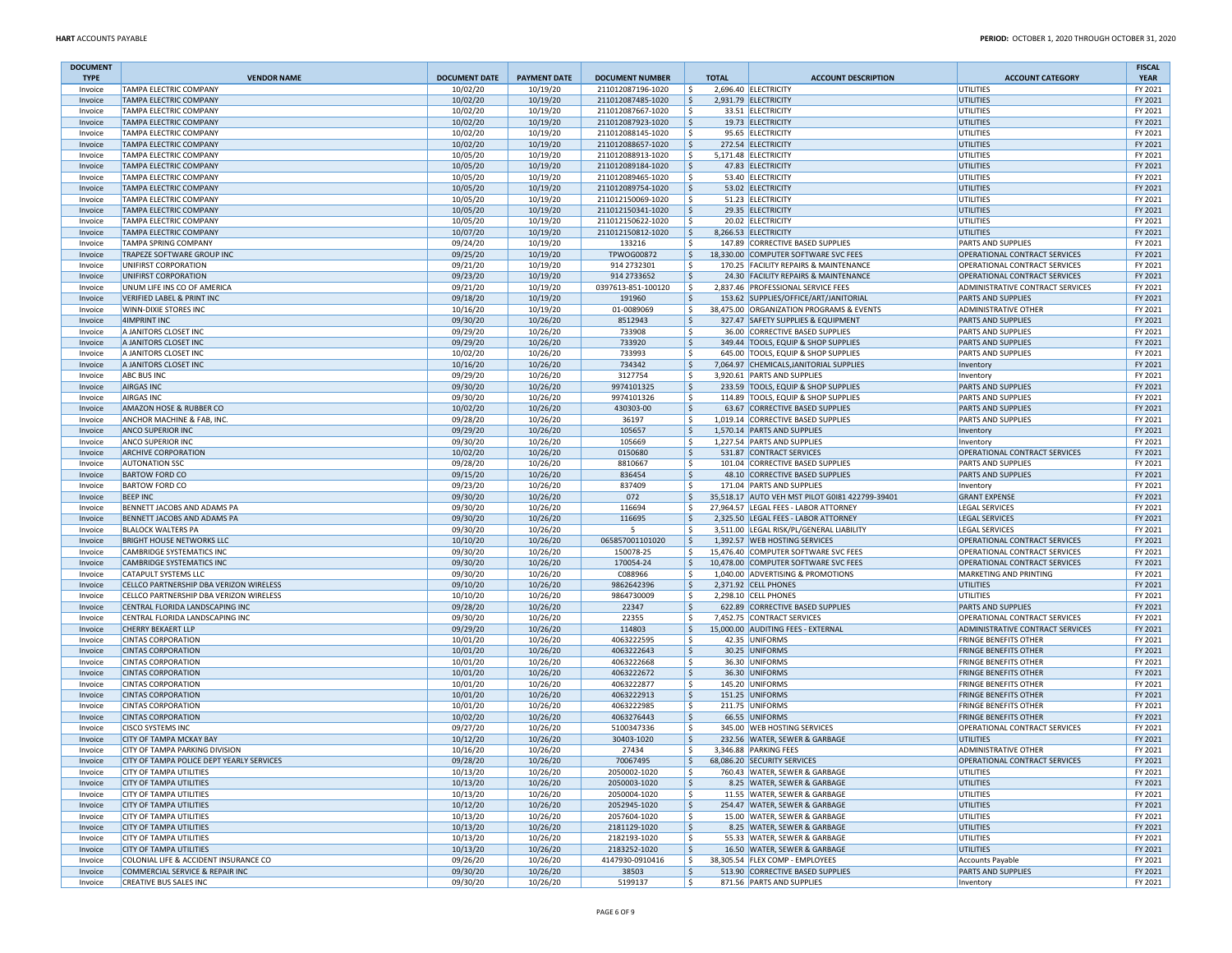| <b>DOCUMENT</b><br><b>TYPE</b> | <b>VENDOR NAME</b>                                                     | <b>DOCUMENT DATE</b> | <b>PAYMENT DATE</b>  | <b>DOCUMENT NUMBER</b>   | <b>TOTAL</b> | <b>ACCOUNT DESCRIPTION</b>                                                          | <b>ACCOUNT CATEGORY</b>                                    | <b>FISCAL</b><br><b>YEAR</b> |
|--------------------------------|------------------------------------------------------------------------|----------------------|----------------------|--------------------------|--------------|-------------------------------------------------------------------------------------|------------------------------------------------------------|------------------------------|
| Invoice                        | <b>CREATIVE BUS SALES INC</b>                                          | 09/30/20             | 10/26/20             | 6041199                  | \$           | 1,800.00 PARTS AND SUPPLIES                                                         | Inventory                                                  | FY 2021                      |
| Invoice                        | <b>CREATIVE BUS SALES INC</b>                                          | 10/01/20             | 10/26/20             | 6041226                  | \$           | 1,001.20 PARTS AND SUPPLIES                                                         | Inventory                                                  | FY 2021                      |
| Invoice                        | <b>CYBERSOURCE CORPORATION</b>                                         | 09/30/20             | 10/26/20             | 042375574821             | S,           | 507.00 BANKING FEES REGIONAL FAREBOX                                                | <b>ADMINISTRATIVE OTHER</b>                                | FY 2021                      |
| Invoice                        | <b>CYBERSOURCE CORPORATION</b>                                         | 09/30/20             | 10/26/20             | 042375574821             | ۱\$.         | 287.00 MERCHANT SERVICES FEES                                                       | <b>ADMINISTRATIVE OTHER</b>                                | FY 2021                      |
| Invoice                        | <b>DATA FACTS INC</b>                                                  | 09/30/20             | 10/26/20             | 143664                   | \$           | 1,438.00 EMPLOYMENT PROCESS SERVICES                                                | ADMINISTRATIVE CONTRACT SERVICES                           | FY 2021                      |
| Invoice                        | DEAN RINGERS MORGAN AND LAWTON PA<br>DEAN RINGERS MORGAN AND LAWTON PA | 10/01/20             | 10/26/20             | 176746<br>176781         | l\$          | 604.50 LEGAL RISK/PL/GENERAL LIABILITY<br>10,212.50 LEGAL RISK/PL/GENERAL LIABILITY | LEGAL SERVICES<br><b>LEGAL SERVICES</b>                    | FY 2021                      |
| Invoice<br>Invoice             | <b>DESIGNLAB INC</b>                                                   | 09/30/20<br>10/01/20 | 10/26/20<br>10/26/20 | 247672                   | l \$<br>\$   | 2,913.49 UNIFORMS                                                                   | <b>FRINGE BENEFITS OTHER</b>                               | FY 2021<br>FY 2021           |
| Invoice                        | <b>DESIGNLAB INC</b>                                                   | 10/01/20             | 10/26/20             | 247673                   | S,           | 4,080.60 UNIFORMS                                                                   | <b>FRINGE BENEFITS OTHER</b>                               | FY 2021                      |
| Invoice                        | DIVERSIFIED BUSINESS MACHINES INC                                      | 09/29/20             | 10/26/20             | 37582                    | l \$         | 7,170.00 COMPUTER SOFTWARE SVC FEES                                                 | OPERATIONAL CONTRACT SERVICES                              | FY 2021                      |
| Invoice                        | <b>DLT SOLUTIONS LLC</b>                                               | 09/30/20             | 10/26/20             | SI495316                 | S.           | 9,072.50 COMPUTER SOFTWARE SVC FEES                                                 | OPERATIONAL CONTRACT SERVICES                              | FY 2021                      |
| Invoice                        | EARL W. COLVARD INC. DBA BOULEVARD TIRE CENTER                         | 10/01/20             | 10/26/20             | 37-24479                 | l\$          | 225.50 CORRECTIVE BASED SUPPLIES                                                    | <b>PARTS AND SUPPLIES</b>                                  | FY 2021                      |
| Invoice                        | EARL W. COLVARD INC. DBA BOULEVARD TIRE CENTER                         | 10/01/20             | 10/26/20             | 37-24480                 | \$           | 225.50 CORRECTIVE BASED SUPPLIES                                                    | <b>PARTS AND SUPPLIES</b>                                  | FY 2021                      |
| Invoice                        | <b>FEDERAL EXPRESS CORP</b>                                            | 09/29/20             | 10/26/20             | 7-136-14893              | \$           | 133.92 POSTAGE                                                                      | MARKETING AND PRINTING                                     | FY 2021                      |
| Invoice                        | <b>FINISHMASTER INC</b>                                                | 09/30/20             | 10/26/20             | 86758372                 | S,           | 346.08 PARTS AND SUPPLIES                                                           | Inventory                                                  | FY 2021                      |
| Invoice                        | FLEET ACQUISTIONS LLC DBA FLEET PRODUCTS                               | 09/30/20             | 10/26/20             | 1740755                  | \$           | 147.00 CORRECTIVE BASED SUPPLIES                                                    | PARTS AND SUPPLIES                                         | FY 2021                      |
| Invoice                        | FLEET ACQUISTIONS LLC DBA FLEET PRODUCTS                               | 10/01/20             | 10/26/20             | 1740997                  | \$           | 289.99 CORRECTIVE BASED SUPPLIES                                                    | <b>PARTS AND SUPPLIES</b>                                  | FY 2021                      |
| Invoice<br>Invoice             | <b>FLEETPRIDE INC</b><br><b>FLEETPRIDE INC</b>                         | 09/28/20<br>09/29/20 | 10/26/20<br>10/26/20 | 60127547<br>60187524     | l \$<br>S,   | 782.32 TOOLS, EQUIP & SHOP SUPPLIES<br>45.33 TOOLS, EQUIP & SHOP SUPPLIES           | <b>PARTS AND SUPPLIES</b><br><b>PARTS AND SUPPLIES</b>     | FY 2021<br>FY 2021           |
| Invoice                        | <b>FLEETPRIDE INC</b>                                                  | 09/29/20             | 10/26/20             | 60210592                 | ∣\$          | 469.44 CORRECTIVE BASED SUPPLIES                                                    | <b>PARTS AND SUPPLIES</b>                                  | FY 2021                      |
| Invoice                        | <b>FLORIDA DETROIT DIESEL-ALLISON</b>                                  | 10/01/20             | 10/26/20             | 90005589                 | l \$         | 345.99 CORRECTIVE BASED SUPPLIES                                                    | <b>PARTS AND SUPPLIES</b>                                  | FY 2021                      |
| Invoice                        | GENUINE PARTS CO DBA NAPA AUTO                                         | 09/29/20             | 10/26/20             | 0619-008222              | -\$          | 217.56 CORRECTIVE BASED SUPPLIES                                                    | <b>PARTS AND SUPPLIES</b>                                  | FY 2021                      |
| Invoice                        | GENUINE PARTS CO DBA NAPA AUTO                                         | 09/28/20             | 10/26/20             | 2504-920872              | S,           | 134.85 CORRECTIVE BASED SUPPLIES                                                    | <b>PARTS AND SUPPLIES</b>                                  | FY 2021                      |
| Invoice                        | GENUINE PARTS CO DBA NAPA AUTO                                         | 10/01/20             | 10/26/20             | 0619-008447              | l\$          | 164.10 CORRECTIVE BASED SUPPLIES                                                    | <b>PARTS AND SUPPLIES</b>                                  | FY 2021                      |
| Invoice                        | GENUINE PARTS CO DBA NAPA AUTO                                         | 10/01/20             | 10/26/20             | 0619-008606              | \$           | 608.50 CORRECTIVE BASED SUPPLIES                                                    | <b>PARTS AND SUPPLIES</b>                                  | FY 2021                      |
| Invoice                        | GENUINE PARTS CO DBA NAPA AUTO                                         | 10/02/20             | 10/26/20             | 0619-008713              | ۱\$.         | 109.69 CORRECTIVE BASED SUPPLIES                                                    | <b>PARTS AND SUPPLIES</b>                                  | FY 2021                      |
| Invoice                        | GENUINE PARTS CO DBA NAPA AUTO                                         | 10/19/20             | 10/26/20             | 2504-922368              | S,           | 72.91 CORRECTIVE BASED SUPPLIES                                                     | <b>PARTS AND SUPPLIES</b>                                  | FY 2021                      |
| Invoice                        | <b>GILLIG LLC</b>                                                      | 09/28/20<br>09/28/20 | 10/26/20             | 40735961                 | \$           | 25.71 PARTS AND SUPPLIES                                                            | Inventory                                                  | FY 2021<br>FY 2021           |
| Invoice<br>Invoice             | <b>GILLIG LLC</b><br><b>GILLIG LLC</b>                                 | 09/28/20             | 10/26/20<br>10/26/20 | 40735962<br>40735963     | l \$<br>\$   | 601.67 CORRECTIVE BASED SUPPLIES<br>1,265.13 PARTS AND SUPPLIES                     | <b>PARTS AND SUPPLIES</b><br>Inventory                     | FY 2021                      |
| Invoice                        | <b>GILLIG LLC</b>                                                      | 09/28/20             | 10/26/20             | 40735964                 | \$           | 1,378.62 CORRECTIVE BASED SUPPLIES                                                  | <b>PARTS AND SUPPLIES</b>                                  | FY 2021                      |
| Invoice                        | <b>GILLIG LLC</b>                                                      | 09/29/20             | 10/26/20             | 40736394                 | l\$          | 13,980.00 PARTS AND SUPPLIES                                                        | Inventory                                                  | FY 2021                      |
| Invoice                        | <b>GILLIG LLC</b>                                                      | 09/29/20             | 10/26/20             | 40736395                 | -\$          | 276.16 CORRECTIVE BASED SUPPLIES                                                    | <b>PARTS AND SUPPLIES</b>                                  | FY 2021                      |
| Invoice                        | <b>GILLIG LLC</b>                                                      | 09/30/20             | 10/26/20             | 40736901                 | \$           | 172.98 PARTS AND SUPPLIES                                                           | Inventory                                                  | FY 2021                      |
| Invoice                        | <b>GILLIG LLC</b>                                                      | 10/02/20             | 10/26/20             | 40737653                 | S,           | 89.48 PARTS AND SUPPLIES                                                            | Inventory                                                  | FY 2021                      |
| Invoice                        | <b>GRAINGER</b>                                                        | 09/28/20             | 10/26/20             | 9666177101               | l\$          | 2,323.58 CORRECTIVE BASED SUPPLIES                                                  | PARTS AND SUPPLIES                                         | FY 2021                      |
| Invoice                        | GRAINGER                                                               | 09/28/20             | 10/26/20             | 9666689758               | S,           | 65.68 CORRECTIVE BASED SUPPLIES                                                     | <b>PARTS AND SUPPLIES</b>                                  | FY 2021                      |
| Invoice<br>Invoice             | GRAINGER<br>GRAINGER                                                   | 09/28/20<br>10/02/20 | 10/26/20<br>10/26/20 | 9666712907<br>9672084580 | l\$<br>l \$  | 295.58 CORRECTIVE BASED SUPPLIES<br>104.56 CORRECTIVE BASED SUPPLIES                | PARTS AND SUPPLIES<br><b>PARTS AND SUPPLIES</b>            | FY 2021<br>FY 2021           |
| Invoice                        | <b>GULF COAST THERMO KING</b>                                          | 09/29/20             | 10/26/20             | <b>IV86894A</b>          | ۱\$.         | 1,414.28 CORRECTIVE BASED SUPPLIES                                                  | <b>PARTS AND SUPPLIES</b>                                  | FY 2021                      |
| Invoice                        | <b>HOLLAND AND KNIGHT LLP</b>                                          | 09/30/20             | 10/26/20             | 6076682                  | S,           | 8,000.00 PROFESSIONAL SERVICE FEES                                                  | ADMINISTRATIVE CONTRACT SERVICES                           | FY 2021                      |
| Invoice                        | <b>HOME DEPOT</b>                                                      | 10/14/20             | 10/26/20             | 0970259                  | l\$          | 570.96 FACILITY REPAIRS & MAINTENANCE                                               | OPERATIONAL CONTRACT SERVICES                              | FY 2021                      |
| Invoice                        | <b>HOME DEPOT</b>                                                      | 10/14/20             | 10/26/20             | 0970286                  | l\$          | 382.41 FACILITY REPAIRS & MAINTENANCE                                               | OPERATIONAL CONTRACT SERVICES                              | FY 2021                      |
| Invoice                        | <b>HOME DEPOT</b>                                                      | 10/14/20             | 10/26/20             | 0970311                  | Ŝ.           | 23.38 FACILITY REPAIRS & MAINTENANCE                                                | OPERATIONAL CONTRACT SERVICES                              | FY 2021                      |
| Invoice                        | <b>HOME DEPOT</b>                                                      | 10/19/20             | 10/26/20             | 5970617                  | \$           | 31.03 CORRECTIVE BASED SUPPLIES                                                     | <b>PARTS AND SUPPLIES</b>                                  | FY 2021                      |
| Invoice                        | <b>HOME DEPOT</b>                                                      | 10/19/20<br>10/09/20 | 10/26/20             | 5970653                  | l \$<br>S,   | 291.89 FACILITY REPAIRS & MAINTENANCE                                               | OPERATIONAL CONTRACT SERVICES                              | FY 2021<br>FY 2021           |
| Invoice<br>Invoice             | <b>HOME DEPOT</b><br>HOWCO ENVIRONMENTAL SERVICES                      | 10/01/20             | 10/26/20<br>10/26/20 | 5975042<br>0344658       | \$           | 69.31 CORRECTIVE BASED SUPPLIES<br>180.00 FACILITY REPAIRS & MAINTENANCE            | <b>PARTS AND SUPPLIES</b><br>OPERATIONAL CONTRACT SERVICES | FY 2021                      |
| Invoice                        | HOWCO ENVIRONMENTAL SERVICES                                           | 10/01/20             | 10/26/20             | 0344659                  | S,           | 75.00 FACILITY REPAIRS & MAINTENANCE                                                | OPERATIONAL CONTRACT SERVICES                              | FY 2021                      |
| Invoice                        | HYDRAULIC ELECTRIC COMPONENT SUPPLY INC                                | 10/01/20             | 10/26/20             | 0144935-IN               | \$           | 5,804.00 PARTS AND SUPPLIES                                                         | Inventory                                                  | FY 2021                      |
| Invoice                        | INIT INNOVATIONS IN TRANSPORTATION INC                                 | 09/30/20             | 10/26/20             | PA-IVA-4436              | S,           | 431,775.32 FARE COLL MOBILE G1936 436677-19401                                      | <b>GRANT EXPENSE</b>                                       | FY 2021                      |
| Invoice                        | INIT INNOVATIONS IN TRANSPORTATION INC                                 | 10/02/20             | 10/26/20             | PM-IVA-00600             | \$           | 55,265.72 CONTRACT SERVICES                                                         | OPERATIONAL CONTRACT SERVICES                              | FY 2021                      |
| Invoice                        | J2 CLOUD SERVICES LLC                                                  | 09/30/20             | 10/26/20             | 3017761                  | S,           | 473.58 COMPUTER SOFTWARE SVC FEES                                                   | OPERATIONAL CONTRACT SERVICES                              | FY 2021                      |
| Invoice                        | JASPER WELLER LLC DBA WELLER TRUCK PARTS                               | 09/29/20             | 10/26/20             | 402135915                | ۱\$.         | 9,300.00 PARTS AND SUPPLIES                                                         | Inventory                                                  | FY 2021                      |
| Invoice                        | JOHNS EASTERN COMPANY INC                                              | 10/01/20             | 10/26/20             | 10012020                 | \$           | 16,033.33 CLAIM SERVICING FEES                                                      | <b>INSURANCE COSTS</b>                                     | FY 2021                      |
| Invoice                        | KENWORTH OF CENTRAL FLORIDA INC<br>KENWORTH OF CENTRAL FLORIDA INC     | 09/28/20             | 10/26/20             | 03P107514                | l\$          | 33.54 CORRECTIVE BASED SUPPLIES<br>5,731.82 CORRECTIVE BASED SUPPLIES               | PARTS AND SUPPLIES                                         | FY 2021                      |
| Invoice<br>Invoice             | KENWORTH OF CENTRAL FLORIDA INC                                        | 09/29/20<br>09/29/20 | 10/26/20<br>10/26/20 | 03P107518<br>03P107570   | l \$<br>\$   | 407.74 PARTS AND SUPPLIES                                                           | <b>PARTS AND SUPPLIES</b><br>Inventory                     | FY 2021<br>FY 2021           |
| Invoice                        | KENWORTH OF CENTRAL FLORIDA INC                                        | 09/29/20             | 10/26/20             | 03P107625                | S,           | 138.42 CORRECTIVE BASED SUPPLIES                                                    | <b>PARTS AND SUPPLIES</b>                                  | FY 2021                      |
| Invoice                        | KENWORTH OF CENTRAL FLORIDA INC                                        | 09/28/20             | 10/26/20             | 03P99967                 | Ŝ.           | 195.60 CORRECTIVE BASED SUPPLIES                                                    | <b>PARTS AND SUPPLIES</b>                                  | FY 2021                      |
| Invoice                        | KIMLEY-HORN AND ASSOCIATES INC                                         | 09/30/20             | 10/26/20             | 15432738                 | \$           | 2,565.60 COT Z02 CED ENG & DESIGN BUS STOP/SHELTER                                  | <b>GRANT EXPENSE</b>                                       | FY 2021                      |
| Invoice                        | KIMLEY-HORN AND ASSOCIATES INC                                         | 09/30/20             | 10/26/20             | 17442974                 | ۱s           | 959.96 HC Z07 BS ENG & DESIGN BUS STOP/SHELTER                                      | <b>GRANT EXPENSE</b>                                       | FY 2021                      |
| Invoice                        | KIMLEY-HORN AND ASSOCIATES INC                                         | 09/30/20             | 10/26/20             | 17442975                 | ∣\$          | 3,679.60 HC Z07 BS ENG & DESIGN BUS STOP/SHELTER                                    | <b>GRANT EXPENSE</b>                                       | FY 2021                      |
| Invoice                        | KIMLEY-HORN AND ASSOCIATES INC                                         | 09/30/20             | 10/26/20             | 17442976                 | l \$         | 1,093.12 HC Z07 BS ENG & DESIGN BUS STOP/SHELTER                                    | <b>GRANT EXPENSE</b>                                       | FY 2021                      |
| Invoice                        | KIMLEY-HORN AND ASSOCIATES INC                                         | 09/30/20             | 10/26/20             | 17442977                 | S,           | 4,617.00 COT Z02 CED ENG & DESIGN BUS STOP/SHELTER                                  | <b>GRANT EXPENSE</b>                                       | FY 2021                      |
| Invoice                        | KIMLEY-HORN AND ASSOCIATES INC                                         | 09/30/20             | 10/26/20             | 17442978                 | Ś            | 809.70 ASSOC TRNST IMPRV (min 1%) E&D FL-5339X-2018                                 | <b>GRANT EXPENSE</b>                                       | FY 2021                      |
| Invoice                        | KIMLEY-HORN AND ASSOCIATES INC<br>KIRKS AUTOMOTIVE INC                 | 09/30/20             | 10/26/20             | 17442979<br>1042847      | S,<br>l\$    | 578.25 COT Z03 IBD ENG & DESIGN BUS STOP/SHELTER<br>408.00 PARTS AND SUPPLIES       | <b>GRANT EXPENSE</b>                                       | FY 2021                      |
| Invoice<br>Invoice             | MID FLORIDA ARMORED & ATM SERVICES INC                                 | 09/28/20<br>09/30/20 | 10/26/20<br>10/26/20 | 34241                    | S,           | 12,255.00 ARMORED CAR SERVICES                                                      | Inventory<br><b>OPERATIONAL CONTRACT SERVICES</b>          | FY 2021<br>FY 2021           |
| Invoice                        | MIDWEST BUS CORPORATION                                                | 09/30/20             | 10/26/20             | 50105                    | \$           | 7,260.00 CORRECTIVE BASED SUPPLIES                                                  | PARTS AND SUPPLIES                                         | FY 2021                      |
| Invoice                        | MOHAWK MANUFACTURING & SUPPLY CO                                       | 09/29/20             | 10/26/20             | U061488                  | l\$          | 15,255.64 PARTS AND SUPPLIES                                                        | Inventory                                                  | FY 2021                      |
| Invoice                        | MOHAWK MANUFACTURING & SUPPLY CO                                       | 09/30/20             | 10/26/20             | U061546                  | -\$          | 2,398.50 PARTS AND SUPPLIES                                                         | Inventory                                                  | FY 2021                      |
| Invoice                        | MSC INDUSTRIAL SUPPLY CO                                               | 09/29/20             | 10/26/20             | 4128992002               | l \$         | 71.41 CORRECTIVE BASED SUPPLIES                                                     | PARTS AND SUPPLIES                                         | FY 2021                      |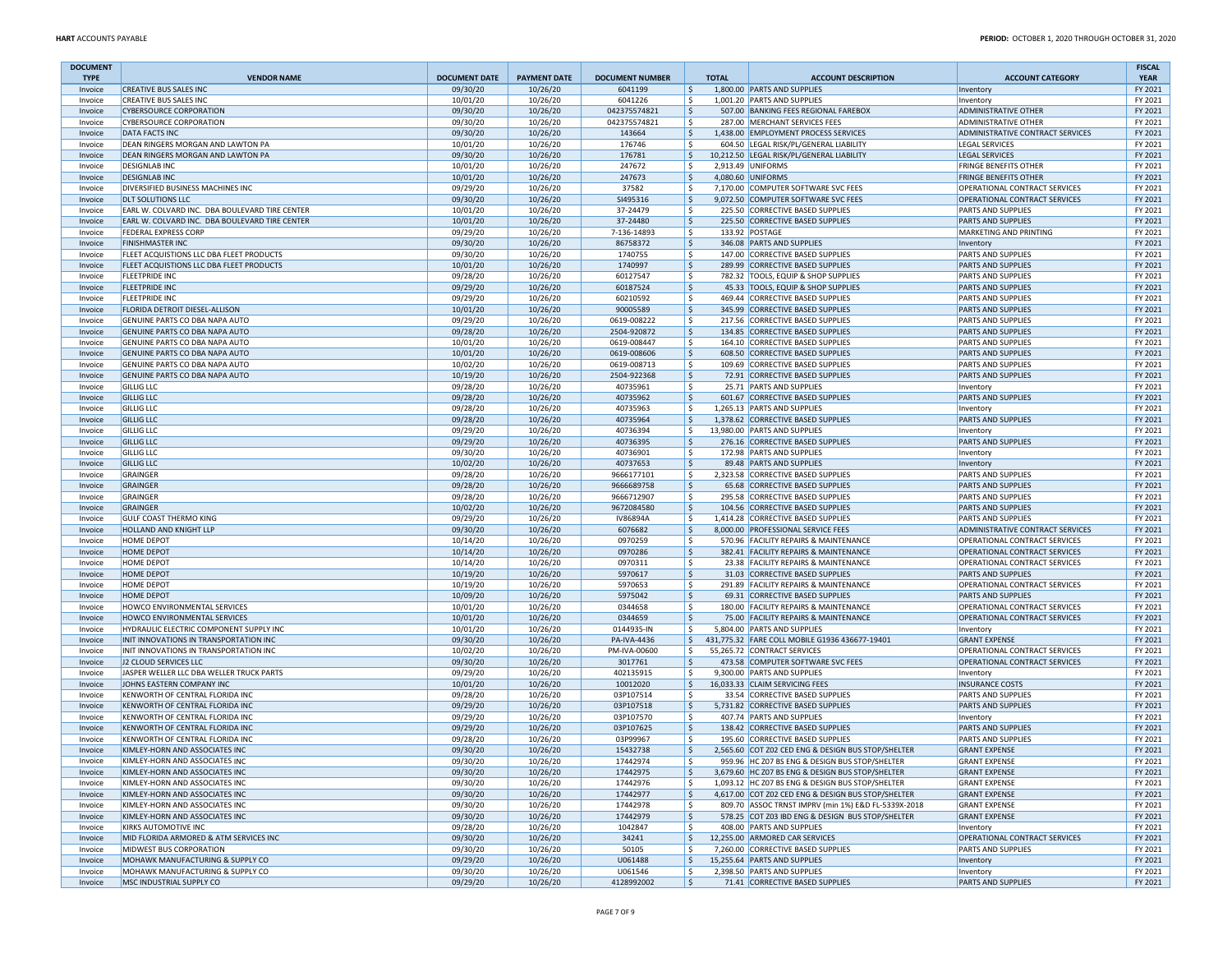| <b>DOCUMENT</b>        |                                                               |                                  |                                 |                                        |               |                 |                                                                              |                                                                       | <b>FISCAL</b>          |
|------------------------|---------------------------------------------------------------|----------------------------------|---------------------------------|----------------------------------------|---------------|-----------------|------------------------------------------------------------------------------|-----------------------------------------------------------------------|------------------------|
| <b>TYPE</b><br>Invoice | <b>VENDOR NAME</b><br>MSC INDUSTRIAL SUPPLY CO                | <b>DOCUMENT DATE</b><br>09/29/20 | <b>PAYMENT DATE</b><br>10/26/20 | <b>DOCUMENT NUMBER</b><br>4130199001   |               | <b>TOTAL</b>    | <b>ACCOUNT DESCRIPTION</b><br>473.16 CORRECTIVE BASED SUPPLIES               | <b>ACCOUNT CATEGORY</b><br>PARTS AND SUPPLIES                         | <b>YEAR</b><br>FY 2021 |
| Invoice                | <b>MSC INDUSTRIAL SUPPLY CO</b>                               | 09/29/20                         | 10/26/20                        | 4130718001                             | l \$<br>Ŝ.    |                 | 154.62 TOOLS. EQUIP & SHOP SUPPLIES                                          | <b>PARTS AND SUPPLIES</b>                                             | FY 2021                |
| Invoice                | MSC INDUSTRIAL SUPPLY CO                                      | 09/30/20                         | 10/26/20                        | 4048016002                             | \$            |                 | 35.40 CORRECTIVE BASED SUPPLIES                                              | <b>PARTS AND SUPPLIES</b>                                             | FY 2021                |
| Invoice                | MSC INDUSTRIAL SUPPLY CO                                      | 09/30/20                         | 10/26/20                        | 4075275003                             | l \$          |                 | 23.30 CORRECTIVE BASED SUPPLIES                                              | <b>PARTS AND SUPPLIES</b>                                             | FY 2021                |
| Invoice                | MSC INDUSTRIAL SUPPLY CO                                      | 09/30/20                         | 10/26/20                        | 4140064001                             | \$            |                 | 406.57 CORRECTIVE BASED SUPPLIES                                             | <b>PARTS AND SUPPLIES</b>                                             | FY 2021                |
| Invoice                | MSC INDUSTRIAL SUPPLY CO                                      | 10/02/20                         | 10/26/20                        | 4143880001                             | l\$           |                 | 450.56 CORRECTIVE BASED SUPPLIES                                             | <b>PARTS AND SUPPLIES</b>                                             | FY 2021                |
| Invoice                | OFFICE DEPOT INC                                              | 09/30/20                         | 10/26/20                        | 122933778001                           | l\$           |                 | 50.37 CORRECTIVE BASED SUPPLIES                                              | PARTS AND SUPPLIES                                                    | FY 2021                |
| Invoice                | OFFICE DEPOT INC                                              | 09/30/20                         | 10/26/20                        | 125217986001                           | l\$           |                 | 929.94 TOOLS, EQUIP & SHOP SUPPLIES                                          | <b>PARTS AND SUPPLIES</b>                                             | FY 2021                |
| Invoice                | OFFICE DEPOT INC                                              | 09/30/20                         | 10/26/20                        | 16099036                               | l \$          |                 | 2,001.15 CONTRACTED OFFICE SUPPLIES                                          | <b>PARTS AND SUPPLIES</b>                                             | FY 2021<br>FY 2021     |
| Invoice<br>Invoice     | PALMDALE OIL COMPANY<br>PALMDALE OIL COMPANY                  | 09/29/20<br>09/29/20             | 10/26/20<br>10/26/20            | 1418353<br>1418353                     | $\zeta$<br>\$ |                 | 726.99 DIESEL & GAS EXCISE TAX<br>360.01 GASOLINE                            | <b>TAXES AND FEES</b><br><b>FUEL AND OIL</b>                          | FY 2021                |
| Invoice                | PALMDALE OIL COMPANY                                          | 09/29/20                         | 10/26/20                        | 1418353                                | ۱\$.          |                 | 2,640.08 GASOLINE                                                            | <b>FUEL AND OIL</b>                                                   | FY 2021                |
| Invoice                | PALMDALE OIL COMPANY                                          | 10/02/20                         | 10/26/20                        | 1419778                                | \$            |                 | 627.92 DIESEL & GAS EXCISE TAX                                               | <b>TAXES AND FEES</b>                                                 | FY 2021                |
| Invoice                | PALMDALE OIL COMPANY                                          | 10/02/20                         | 10/26/20                        | 1419778                                | l\$           |                 | 301.18 GASOLINE                                                              | <b>FUEL AND OIL</b>                                                   | FY 2021                |
| Invoice                | PALMDALE OIL COMPANY                                          | 10/02/20                         | 10/26/20                        | 1419778                                | l \$          |                 | 2,208.60 GASOLINE                                                            | <b>FUEL AND OIL</b>                                                   | FY 2021                |
| Invoice                | PETROLEUM TRADERS CORPORATION                                 | 09/28/20                         | 10/26/20                        | 1577363B                               | S.            | 9,591.13 DIESEL |                                                                              | <b>FUEL AND OIL</b>                                                   | FY 2021                |
| Invoice                | PETROLEUM TRADERS CORPORATION                                 | 09/28/20                         | 10/26/20                        | 1577363B                               | \$.           |                 | 2,667.45 DIESEL & GAS EXCISE TAX                                             | <b>TAXES AND FEES</b>                                                 | FY 2021                |
| Invoice                | PINELLAS SUNCOAST TRANSIT AUTHORITY                           | 09/30/20                         | 10/26/20                        | 32249                                  | \$            |                 | 5,570.00 FARE COLL MOBILE G1936 436677-19401                                 | <b>GRANT EXPENSE</b>                                                  | FY 2021                |
| Invoice<br>Invoice     | PRESIDIO HOLDINGS INC<br>PRESIDIO HOLDINGS INC                | 09/28/20<br>09/29/20             | 10/26/20<br>10/26/20            | 6011720006092<br>6011720006123         | \$<br>l \$    |                 | 127,735.11 COMPUTER SOFTWARE SVC FEES<br>5,976.75 COMPUTER SOFTWARE SVC FEES | OPERATIONAL CONTRACT SERVICES<br>OPERATIONAL CONTRACT SERVICES        | FY 2021<br>FY 2021     |
| Invoice                | PRO MOWER, INC.                                               | 09/29/20                         | 10/26/20                        | 395577                                 | \$            |                 | 54.08 CONTRACT SERVICES                                                      | OPERATIONAL CONTRACT SERVICES                                         | FY 2021                |
| Invoice                | PROVANTAGE LLC                                                | 10/01/20                         | 10/26/20                        | 8771304                                | \$            |                 | 273.00 COMPUTER SOFTWARE SVC FEES                                            | OPERATIONAL CONTRACT SERVICES                                         | FY 2021                |
| Invoice                | REPUBLIC SERVICES INC                                         | 09/30/20                         | 10/26/20                        | 0696-000904749                         | ۱\$.          |                 | 970.96 WATER, SEWER & GARBAGE                                                | UTILITIES                                                             | FY 2021                |
| Invoice                | <b>SCHINDLER ELEVATOR CORP</b>                                | 10/01/20                         | 10/26/20                        | 8105444364                             | $\zeta$       |                 | 986.07 CONTRACT SERVICES                                                     | OPERATIONAL CONTRACT SERVICES                                         | FY 2021                |
| Invoice                | SEABOARD DISTRIBUTION INC                                     | 09/29/20                         | 10/26/20                        | 247012                                 | \$            |                 | 1,724.09 ANTI FREEZE/COOLANT                                                 | <b>FUEL AND OIL</b>                                                   | FY 2021                |
| Invoice                | SHI INTERNATIONAL CORP                                        | 09/30/20                         | 10/26/20                        | B12367329                              | l \$          |                 | 7,026.88 COMPUTER SOFTWARE SVC FEES                                          | OPERATIONAL CONTRACT SERVICES                                         | FY 2021                |
| Invoice                | SPENCER FABRICATIONS INC                                      | 09/29/20                         | 10/26/20                        | 7582                                   | .s            |                 | 9,900.00 CORRECTIVE BASED SUPPLIES                                           | <b>PARTS AND SUPPLIES</b>                                             | FY 2021                |
| Invoice<br>Invoice     | <b>STEPPS TOWING SERVICE INC</b><br>STEPPS TOWING SERVICE INC | 09/30/20<br>09/30/20             | 10/26/20<br>10/26/20            | HH339218<br>HH339534                   | S,<br>l \$    |                 | 250.00 TOWING CHARGES<br>375.00 TOWING CHARGES                               | <b>OPERATIONAL CONTRACT SERVICES</b><br>OPERATIONAL CONTRACT SERVICES | FY 2021<br>FY 2021     |
| Invoice                | STEPPS TOWING SERVICE INC                                     | 10/01/20                         | 10/26/20                        | TW340298                               | $\zeta$       |                 | 86.00 TOWING CHARGES                                                         | <b>OPERATIONAL CONTRACT SERVICES</b>                                  | FY 2021                |
| Invoice                | STINGRAY CHEVROLET LLC                                        | 10/02/20                         | 10/26/20                        | 63612                                  | \$.           |                 | 2,281.92 CORRECTIVE REPAIR SERVICES                                          | OPERATIONAL CONTRACT SERVICES                                         | FY 2021                |
| Invoice                | <b>TAMPA ELECTRIC COMPANY</b>                                 | 09/16/20                         | 10/26/20                        | 211012152933-0920                      | l\$           |                 | 201.21 ELECTRICITY                                                           | <b>UTILITIES</b>                                                      | FY 2021                |
| Invoice                | <b>TAMPA ELECTRIC COMPANY</b>                                 | 09/17/20                         | 10/26/20                        | 211012153196-0920                      | -\$           |                 | 6,958.65 ELECTRICITY                                                         | UTILITIES                                                             | FY 2021                |
| Invoice                | <b>TAMPA ELECTRIC COMPANY</b>                                 | 10/13/20                         | 10/26/20                        | 211012151059-1020                      | \$            |                 | 26.99 ELECTRICITY                                                            | UTILITIES                                                             | FY 2021                |
| Invoice                | TAMPA ELECTRIC COMPANY                                        | 10/13/20                         | 10/26/20                        | 211012151307-1020                      | \$            |                 | 20.39 ELECTRICITY                                                            | UTILITIES                                                             | FY 2021                |
| Invoice                | <b>TAMPA ELECTRIC COMPANY</b>                                 | 10/13/20                         | 10/26/20                        | 211012151570-1020                      | l\$           |                 | 49.52 ELECTRICITY                                                            | UTILITIES                                                             | FY 2021                |
| Invoice                | TAMPA ELECTRIC COMPANY                                        | 10/13/20                         | 10/26/20                        | 211012151794-1020                      | ۱\$.          |                 | 19.73 ELECTRICITY                                                            | UTILITIES                                                             | FY 2021<br>FY 2021     |
| Invoice<br>Invoice     | <b>TAMPA ELECTRIC COMPANY</b><br>TAMPA ELECTRIC COMPANY       | 10/13/20<br>10/14/20             | 10/26/20<br>10/26/20            | 211012152065-1020<br>211012152305-1020 | -\$<br>-\$    |                 | 18.52 ELECTRICITY<br>18.52 ELECTRICITY                                       | <b>UTILITIES</b><br>UTILITIES                                         | FY 2021                |
| Invoice                | <b>TAMPA ELECTRIC COMPANY</b>                                 | 10/15/20                         | 10/26/20                        | 211012152636-1020                      | l \$          |                 | 18.52 ELECTRICITY                                                            | <b>UTILITIES</b>                                                      | FY 2021                |
| Invoice                | TAMPA ELECTRIC COMPANY                                        | 10/15/20                         | 10/26/20                        | 211012152933-1020                      | -Ś            |                 | 201.21 ELECTRICITY                                                           | UTILITIES                                                             | FY 2021                |
| Invoice                | <b>TAMPA ELECTRIC COMPANY</b>                                 | 10/16/20                         | 10/26/20                        | 211012153196-1020                      | \$            |                 | 6,456.93 ELECTRICITY                                                         | UTILITIES                                                             | FY 2021                |
| Invoice                | <b>TAMPA ELECTRIC COMPANY</b>                                 | 10/16/20                         | 10/26/20                        | 211012153535-1020                      | \$            |                 | 2,493.97 ELECTRICITY                                                         | UTILITIES                                                             | FY 2021                |
| Invoice                | <b>TAMPA ELECTRIC COMPANY</b>                                 | 10/16/20                         | 10/26/20                        | 211012154251-1020                      | S.            |                 | 4,781.86 ELECTRICITY                                                         | UTILITIES                                                             | FY 2021                |
| Invoice                | TAMPA ELECTRIC COMPANY                                        | 10/16/20                         | 10/26/20                        | 211012154509-1020                      | -\$           |                 | 1,989.95 ELECTRICITY                                                         | UTILITIES                                                             | FY 2021                |
| Invoice<br>Invoice     | TAMPA ELECTRIC COMPANY<br>TERMINIX INTERNATIONAL LP           | 10/16/20<br>09/30/20             | 10/26/20                        | 211012154749-1020<br>400994742         | l\$           |                 | 359.60 ELECTRICITY<br>1,161.12 CONTRACT SERVICES                             | UTILITIES<br>OPERATIONAL CONTRACT SERVICES                            | FY 2021<br>FY 2021     |
| Invoice                | TRANSIT HOLDING INC DBA AFTERMARKET PARTS CO LLC              | 09/28/20                         | 10/26/20<br>10/26/20            | 82205309                               | \$.<br>۱\$.   |                 | 1,542.68 PARTS AND SUPPLIES                                                  | Inventory                                                             | FY 2021                |
| Invoice                | TRANSIT HOLDING INC DBA AFTERMARKET PARTS CO LLC              | 09/28/20                         | 10/26/20                        | 82205312                               | \$            |                 | 1,608.14 PARTS AND SUPPLIES                                                  | Inventory                                                             | FY 2021                |
| Invoice                | TRANSIT HOLDING INC DBA AFTERMARKET PARTS CO LLC              | 09/28/20                         | 10/26/20                        | 82205418                               | $\zeta$       |                 | 22.92 PARTS AND SUPPLIES                                                     | Inventory                                                             | FY 2021                |
| Invoice                | TRAPEZE SOFTWARE GROUP INC                                    | 09/28/20                         | 10/26/20                        | <b>TPMAG08951</b>                      | l\$           |                 | 6,606.00 COMPUTER SOFTWARE SVC FEES                                          | OPERATIONAL CONTRACT SERVICES                                         | FY 2021                |
| Invoice                | TRAPEZE SOFTWARE GROUP INC                                    | 09/28/20                         | 10/26/20                        | <b>TPMAG08952</b>                      | S.            |                 | 7,991.00 COMPUTER SOFTWARE SVC FEES                                          | OPERATIONAL CONTRACT SERVICES                                         | FY 2021                |
| Invoice                | TRAPEZE SOFTWARE GROUP INC                                    | 09/28/20                         | 10/26/20                        | <b>TPMAG08953</b>                      | \$            |                 | 17.331.00 COMPUTER SOFTWARE SVC FEES                                         | <b>OPERATIONAL CONTRACT SERVICES</b>                                  | FY 2021                |
| Invoice                | <b>TRAPEZE SOFTWARE GROUP INC</b>                             | 09/28/20                         | 10/26/20                        | <b>TPMAG08954</b>                      | l \$          |                 | 17.067.00 COMPUTER SOFTWARE SVC FEES                                         | OPERATIONAL CONTRACT SERVICES                                         | FY 2021                |
| Invoice<br>Invoice     | TRAPEZE SOFTWARE GROUP INC<br>TRAPEZE SOFTWARE GROUP INC      | 09/28/20<br>09/28/20             | 10/26/20<br>10/26/20            | <b>TPMAG08955</b><br><b>TPMAG08956</b> | Ŝ.<br>\$      |                 | 9,582.00 COMPUTER SOFTWARE SVC FEES<br>3,520.00 COMPUTER SOFTWARE SVC FEES   | OPERATIONAL CONTRACT SERVICES<br>OPERATIONAL CONTRACT SERVICES        | FY 2021<br>FY 2021     |
| Invoice                | <b>TRAPEZE SOFTWARE GROUP INC</b>                             | 09/28/20                         | 10/26/20                        | <b>TPMAG08957</b>                      | \$            |                 | 8,848.00 COMPUTER SOFTWARE SVC FEES                                          | <b>OPERATIONAL CONTRACT SERVICES</b>                                  | FY 2021                |
| Invoice                | <b>TRAPEZE SOFTWARE GROUP INC</b>                             | 09/28/20                         | 10/26/20                        | <b>TPMAG08958</b>                      | $\mathsf{S}$  |                 | 3,485.00 COMPUTER SOFTWARE SVC FEES                                          | OPERATIONAL CONTRACT SERVICES                                         | FY 2021                |
| Invoice                | TRAPEZE SOFTWARE GROUP INC                                    | 09/28/20                         | 10/26/20                        | <b>TPMAG08959</b>                      | s.            |                 | 16,431.00 COMPUTER SOFTWARE SVC FEES                                         | OPERATIONAL CONTRACT SERVICES                                         | FY 2021                |
| Invoice                | <b>TRAPEZE SOFTWARE GROUP INC</b>                             | 09/28/20                         | 10/26/20                        | <b>TPMAG08960</b>                      | S.            |                 | 18,898.00 COMPUTER SOFTWARE SVC FEES                                         | OPERATIONAL CONTRACT SERVICES                                         | FY 2021                |
| Invoice                | TRAPEZE SOFTWARE GROUP INC                                    | 09/28/20                         | 10/26/20                        | <b>TPMAG08961</b>                      | \$.           |                 | 60.507.00 COMPUTER SOFTWARE SVC FEES                                         | OPERATIONAL CONTRACT SERVICES                                         | FY 2021                |
| Invoice                | TRAPEZE SOFTWARE GROUP INC                                    | 09/28/20                         | 10/26/20                        | TPMAG08962                             | -S            |                 | 21,867.00 COMPUTER SOFTWARE SVC FEES                                         | OPERATIONAL CONTRACT SERVICES                                         | FY 2021                |
| Invoice                | TRAPEZE SOFTWARE GROUP INC                                    | 09/28/20                         | 10/26/20                        | <b>TPMAG08963</b>                      | \$            |                 | 11,441.00 COMPUTER SOFTWARE SVC FEES                                         | OPERATIONAL CONTRACT SERVICES                                         | FY 2021                |
| Invoice                | TRAPEZE SOFTWARE GROUP INC<br>TRAPEZE SOFTWARE GROUP INC      | 09/28/20<br>09/28/20             | 10/26/20<br>10/26/20            | <b>TPMAG08964</b><br><b>TPMAG08965</b> | l\$<br>l \$   |                 | 45,467.00 COMPUTER SOFTWARE SVC FEES<br>37.689.00 COMPUTER SOFTWARE SVC FEES | OPERATIONAL CONTRACT SERVICES<br>OPERATIONAL CONTRACT SERVICES        | FY 2021<br>FY 2021     |
| Invoice<br>Invoice     | TRAPEZE SOFTWARE GROUP INC                                    | 09/28/20                         | 10/26/20                        | <b>TPMAG08966</b>                      | \$            |                 | 41,602.00 COMPUTER SOFTWARE SVC FEES                                         | OPERATIONAL CONTRACT SERVICES                                         | FY 2021                |
| Invoice                | UNIFIRST CORPORATION                                          | 09/28/20                         | 10/26/20                        | 914 2735599                            | \$            |                 | 88.25 FACILITY REPAIRS & MAINTENANCE                                         | OPERATIONAL CONTRACT SERVICES                                         | FY 2021                |
| Invoice                | UNIFIRST CORPORATION                                          | 09/29/20                         | 10/26/20                        | 914 2736262                            | ∣\$           |                 | 22.50 FACILITY REPAIRS & MAINTENANCE                                         | OPERATIONAL CONTRACT SERVICES                                         | FY 2021                |
| Invoice                | UNIFIRST CORPORATION                                          | 09/30/20                         | 10/26/20                        | 914 2736980                            | \$.           |                 | 89.30 FACILITY REPAIRS & MAINTENANCE                                         | OPERATIONAL CONTRACT SERVICES                                         | FY 2021                |
| Invoice                | UNITED DATA TECHNOLOGIES INC                                  | 09/30/20                         | 10/26/20                        | 0500242801                             | l\$           |                 | 2,484.00 FARE COLL MOBILE G0S03 436677-19401                                 | <b>GRANT EXPENSE</b>                                                  | FY 2021                |
| Invoice                | UNITED DATA TECHNOLOGIES INC                                  | 09/30/20                         | 10/26/20                        | 0500242864                             | \$            |                 | 2,070.00 FARE COLL MOBILE G0S03 436677-19401                                 | <b>GRANT EXPENSE</b>                                                  | FY 2021                |
| Invoice                | UNITED DATA TECHNOLOGIES INC                                  | 09/30/20                         | 10/26/20                        | 0500242865                             | I\$           |                 | 1,656.00 FARE COLL MOBILE G0S03 436677-19401                                 | <b>GRANT EXPENSE</b>                                                  | FY 2021                |
| Invoice                | UNITED PARCEL SERVICE                                         | 10/17/20                         | 10/26/20                        | 0000574788420-1020                     | I\$           |                 | 189.52 POSTAGE                                                               | MARKETING AND PRINTING                                                | FY 2021                |